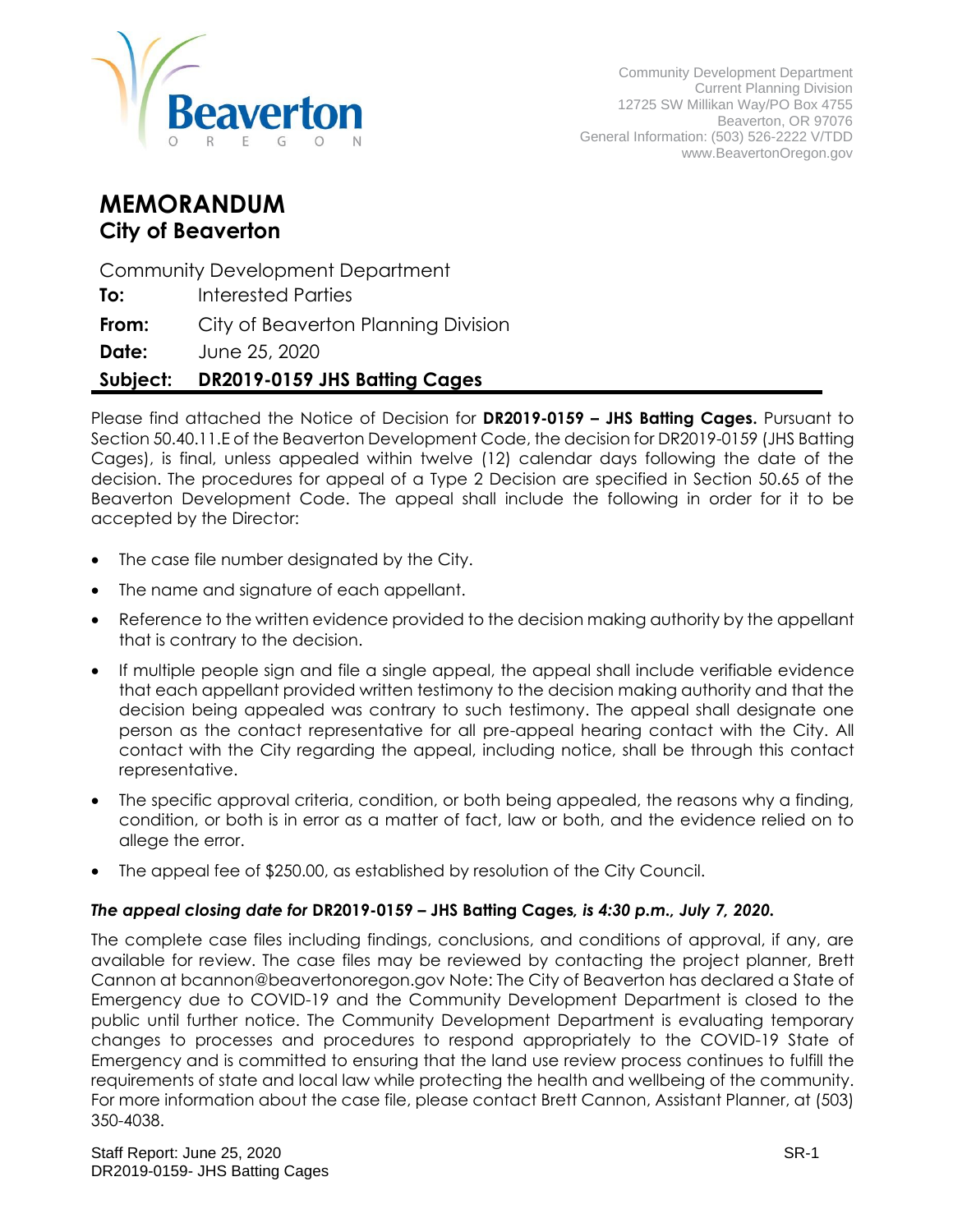*Accessibility information: This information can be made available in large print or audio tape upon request. Assistive listening devices, sign language interpreters, or qualified bilingual interpreters can be made available at any public meeting or program with 72 hours advance notice. To request these services, contact* **Brett Cannon** *by calling 711* **503-350-4038** *or email* **bcannon@beavertonoregon.gov**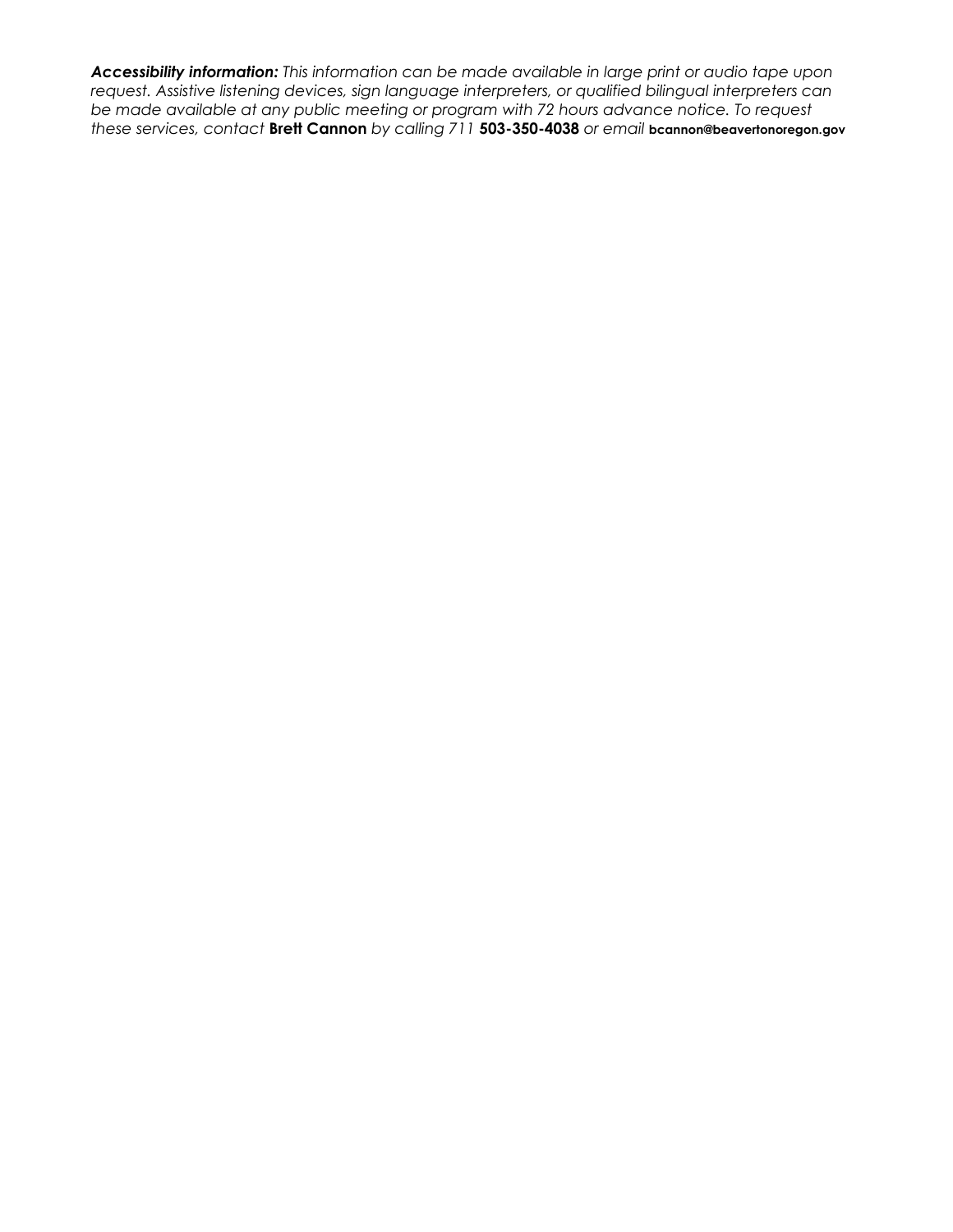

# **STAFF REPORT**

| DATE:                                         | June 25, 2020                                                                                                                                                                                                                                                                                                                            |
|-----------------------------------------------|------------------------------------------------------------------------------------------------------------------------------------------------------------------------------------------------------------------------------------------------------------------------------------------------------------------------------------------|
| TO:                                           | <b>Interested Parties</b>                                                                                                                                                                                                                                                                                                                |
| FROM:                                         | <b>Brett Cannon, Assistant Planner</b>                                                                                                                                                                                                                                                                                                   |
| PROPOSAL:                                     | <b>JHS Batting Cages</b>                                                                                                                                                                                                                                                                                                                 |
| <b>LOCATION:</b>                              | 9000 SW Beaverton-Hillsdale Highway<br>Assessor's Map #1S114AD Tax Lot 1300                                                                                                                                                                                                                                                              |
| ZONING:                                       | <b>CS (Community Service)</b>                                                                                                                                                                                                                                                                                                            |
| <b>SUMMARY:</b>                               | The applicant, O'Brien and Company LLC, requests Design<br>Review Two approval for the construction of a new 5,616<br>square foot batting cage facility, landscape improvements,<br>and a new pedestrian path at Jesuit High School. This<br>Design Review 2 reviews the proposed building location and<br>associated site improvements. |
| <b>PROPERTY</b><br><b>OWNER:</b>              | Jesuit High School<br>9000 SW Beaverton-Hillsdale Highway<br>Beaverton, OR 97225                                                                                                                                                                                                                                                         |
| <b>APPLICANT'S</b><br><b>REPRESENTATIVES:</b> | O'Brien & Company LLC<br>PO Box 4008<br>Wilsonville, OR 97070                                                                                                                                                                                                                                                                            |
| <b>RECOMMENDATION:</b>                        | APPROVAL of DR2019-0159 JHS Batting Cages, subject                                                                                                                                                                                                                                                                                       |

**to conditions identified at the end of this report.**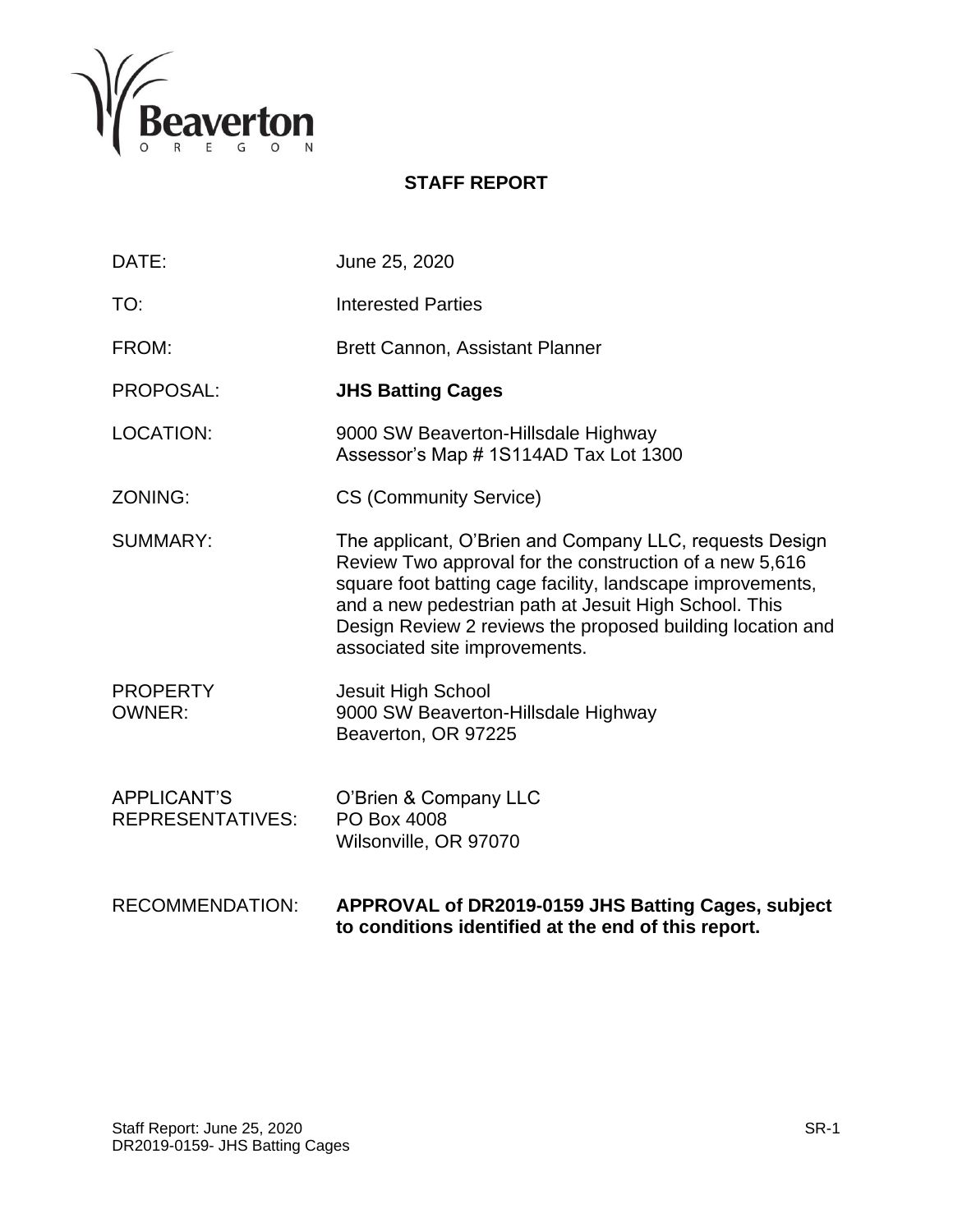# **ZONING/VICINITY/AERIAL MAP**



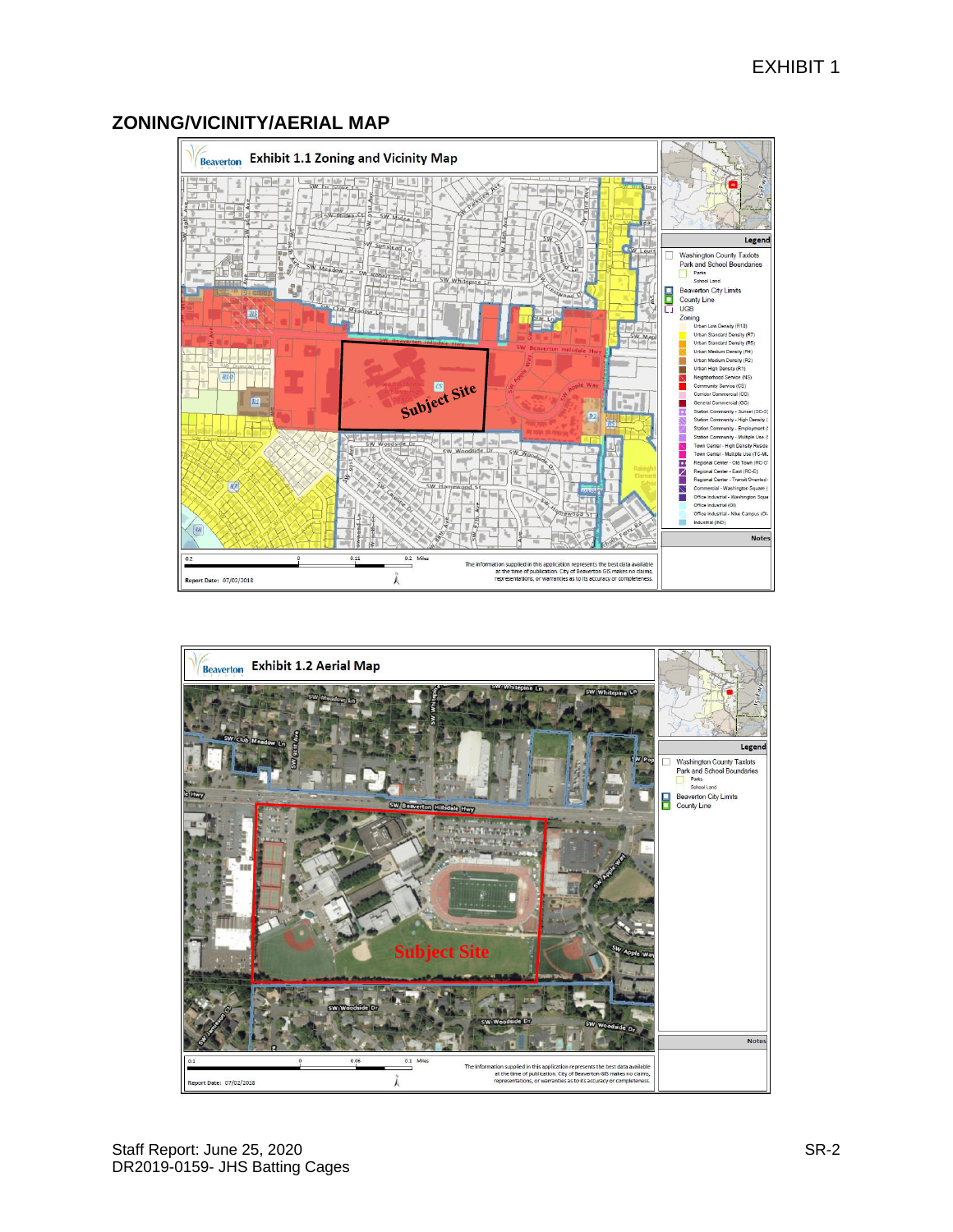# **BACKGROUND FACTS**

# **Key Application Dates:**

| <b>Application</b>          | <b>Submittal</b><br><b>Date</b> | <b>Deemed</b><br><b>Complete</b> | <b>Final Written</b><br><b>Decision Date<sup>1</sup></b> | $120-Day^2$   |
|-----------------------------|---------------------------------|----------------------------------|----------------------------------------------------------|---------------|
| DR2019-0159   Oct. 22, 2019 |                                 | Apr. 20, 2020                    | Oct. 17, 2020                                            | Aug. 18, 2020 |

<sup>1</sup> Continuance request from applicant dated April 20, 2020 extended Final Written Decision Date.

² Pursuant to Section 50.25.9 of the Development Code this is the latest date, without a continuance, by which a final written decision on the proposal can be made.

# Existing Conditions:

| <b>Zoning</b>              | <b>CS (Community Service)</b>                                                                   |                                                                                        |  |
|----------------------------|-------------------------------------------------------------------------------------------------|----------------------------------------------------------------------------------------|--|
| <b>Current Development</b> | <b>Private School</b>                                                                           |                                                                                        |  |
| <b>Site Size</b>           | Approximately 35 acres                                                                          |                                                                                        |  |
| <b>NAC</b>                 | Denney Whitford/Raleigh West                                                                    |                                                                                        |  |
| <b>Surrounding Uses</b>    | Zoning:                                                                                         | Uses:                                                                                  |  |
|                            | North: Washington County<br>(OC)<br>South: Washington County<br>$(R-5)$<br>East: CS<br>West: CS | North: Commercial<br>South: Residential<br>East: Commercial<br><b>West: Commercial</b> |  |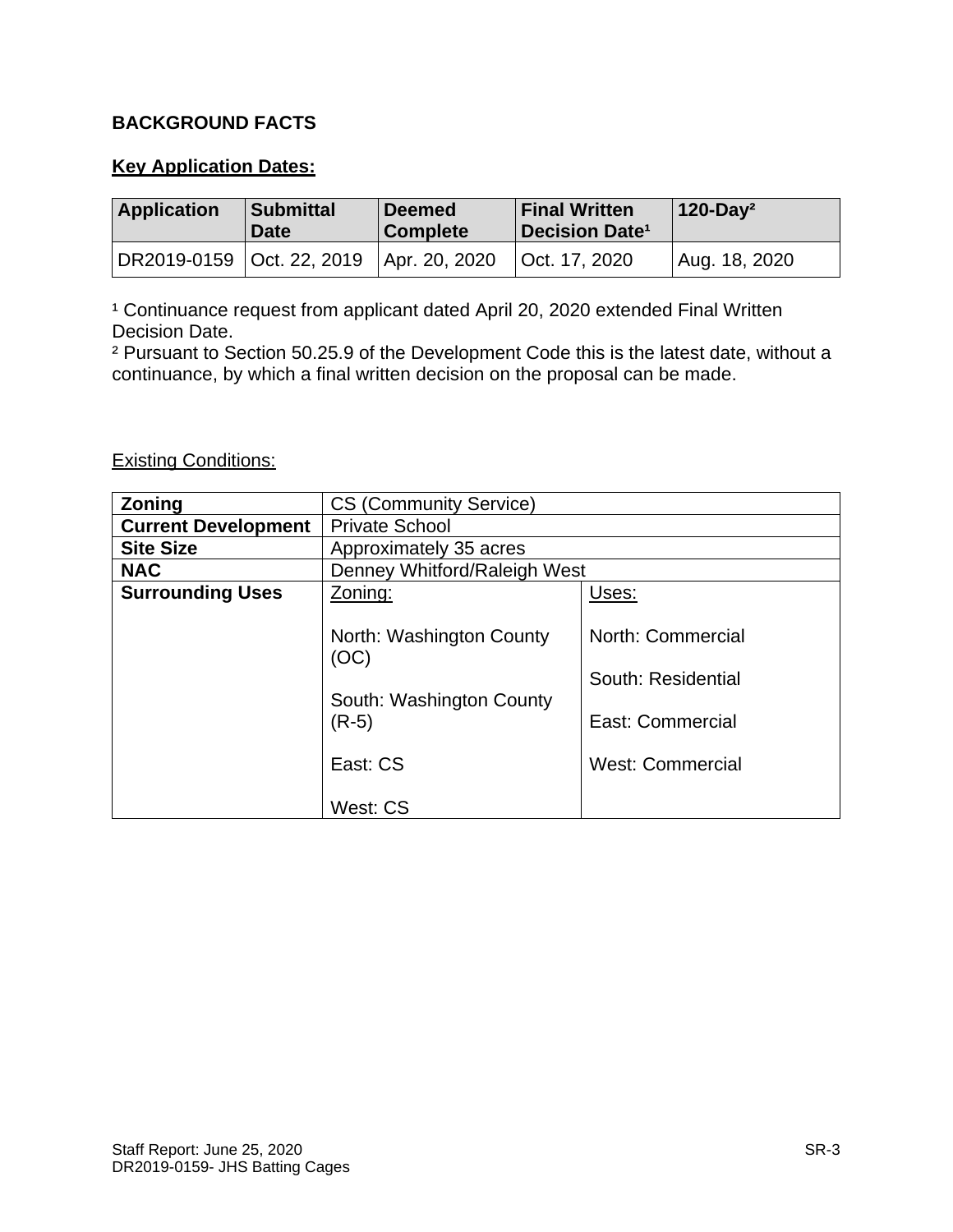# **DESCRIPTION OF APPLICATIONS AND TABLE OF CONTENTS**

|                                                         | <b>PAGE</b><br>No. |
|---------------------------------------------------------|--------------------|
| Attachment A: Facilities Review Committee Technical and |                    |
| <b>Recommendation Report</b>                            | <b>FR1-7</b>       |
|                                                         |                    |
| <b>Attachment B: DR2019-0159</b>                        | <b>DR1-8</b>       |
|                                                         |                    |
| <b>Attachment C: Conditions of Approval</b>             | COA1-4             |

# **Exhibit 1: Zoning/Vicinity/Aerial Map**

# **Exhibit 2: Public Comments:**

- 2.1 Email from Ross Burdick, dated May 28, 2020, concerning the placement of the proposed batting cages.
- 2.2 Email from Nick Robertson, dated June 3, 2020, concerning the placement of the proposed batting cages.
- 2.3 Email from Joe Sleven, dated May 26, 2020, concerning the placement of the proposed batting cages.

# **Exhibit 3: Applicant Materials:**

- 3.1 Submittal Package
- 3.2 Approved Site Plan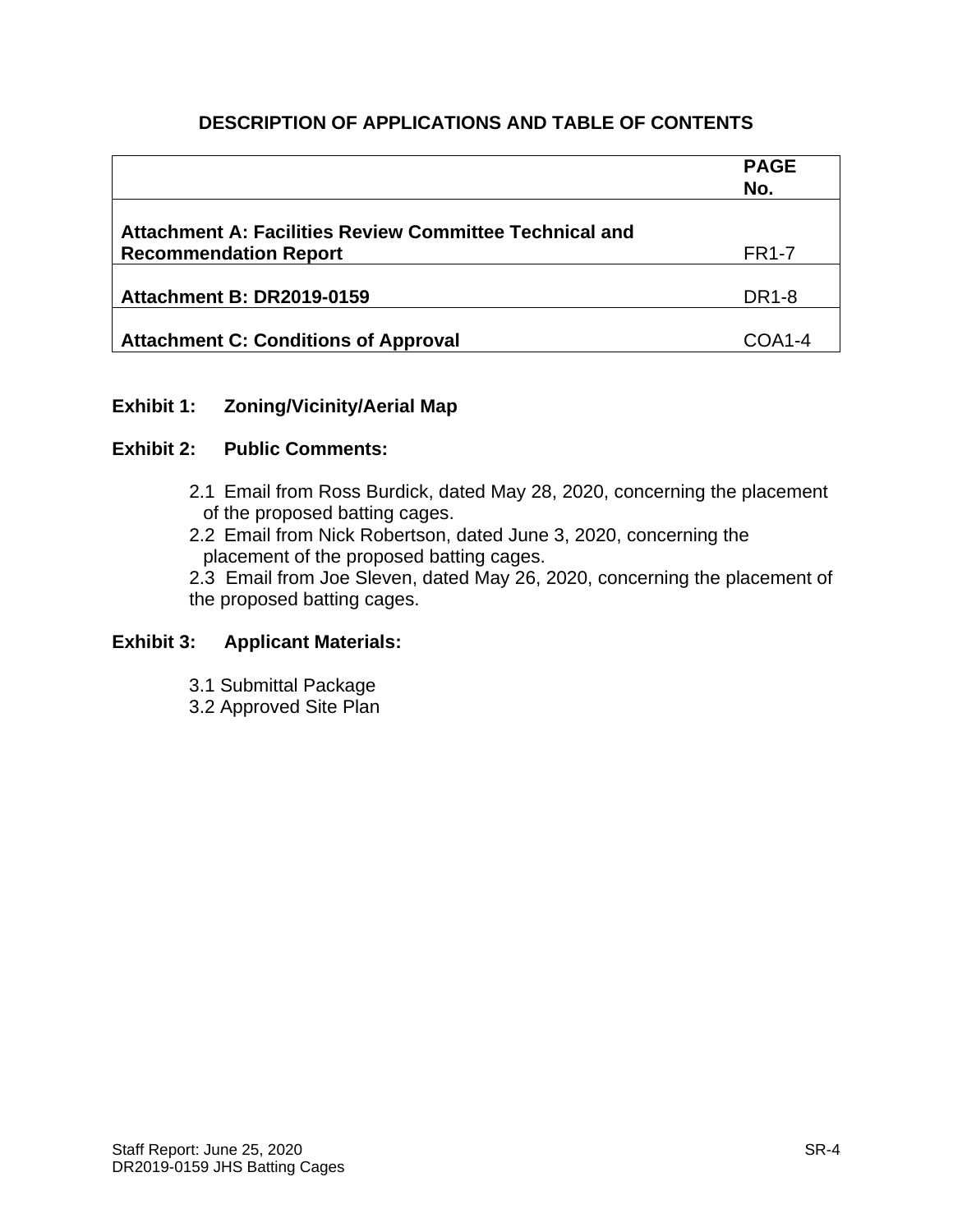#### **FACILITIES REVIEW COMMITTEE TECHNICAL REVIEW AND RECOMMENDATIONS DR2019-0159 – JHS BATTING CAGES**

# **Section 40.03 Facilities Review Committee:**

The Facilities Review Committee has conducted a technical review of the application, in accordance with the criteria contained in Section 40.03 of the Development Code. The Committee's findings and recommended conditions of approval are provided to the decision-making authority. As they will appear in the Director's Decision, the Facilities Review Conditions may be re-numbered and placed in different order.

The decision-making authority will determine whether the application as presented meets the Facilities Review approval criteria for the subject application and may choose to adopt, not adopt, or modify the Committee's findings, below.

#### **The Facilities Review Committee Criteria for Approval will be reviewed for all criteria that are applicable to the application as identified below:**

• The proposal is for a Design Review Two approval to construct a new batting cage facility on the south portion of the existing athletic field. The new building is proposed to be one-story approximately 5,600 square feet in size made of Hardie stucco panels and CMU (block) wainscot, with protective fencing. All twelve (12) criteria are addressed to the Facilities Review Committee analysis of the submitted Design Review application.

# *A. All critical facilities and services related to the proposed development have, or can be improved to have, adequate capacity to serve the proposed development at the time of its completion.*

#### FINDING:

Critical facilities and services, as defined by Chapter 90 of the Development Code, include public water, public sanitary sewer, storm water drainage and retention, transportation, and fire protection.

#### Water, Sewer, Storm Water

The applicant states the new batting cage facility will not requires public water and sanitary sewer connections. Public water drainage was review by the City Engineer and has proposed conditions which shall ensure compliance with Engineering Design Manual regulations pertaining to conveyance capacity, hydromodification and quality treatment of storm water. All of the critical facilities available to serve the existing educational institution can serve the proposed development.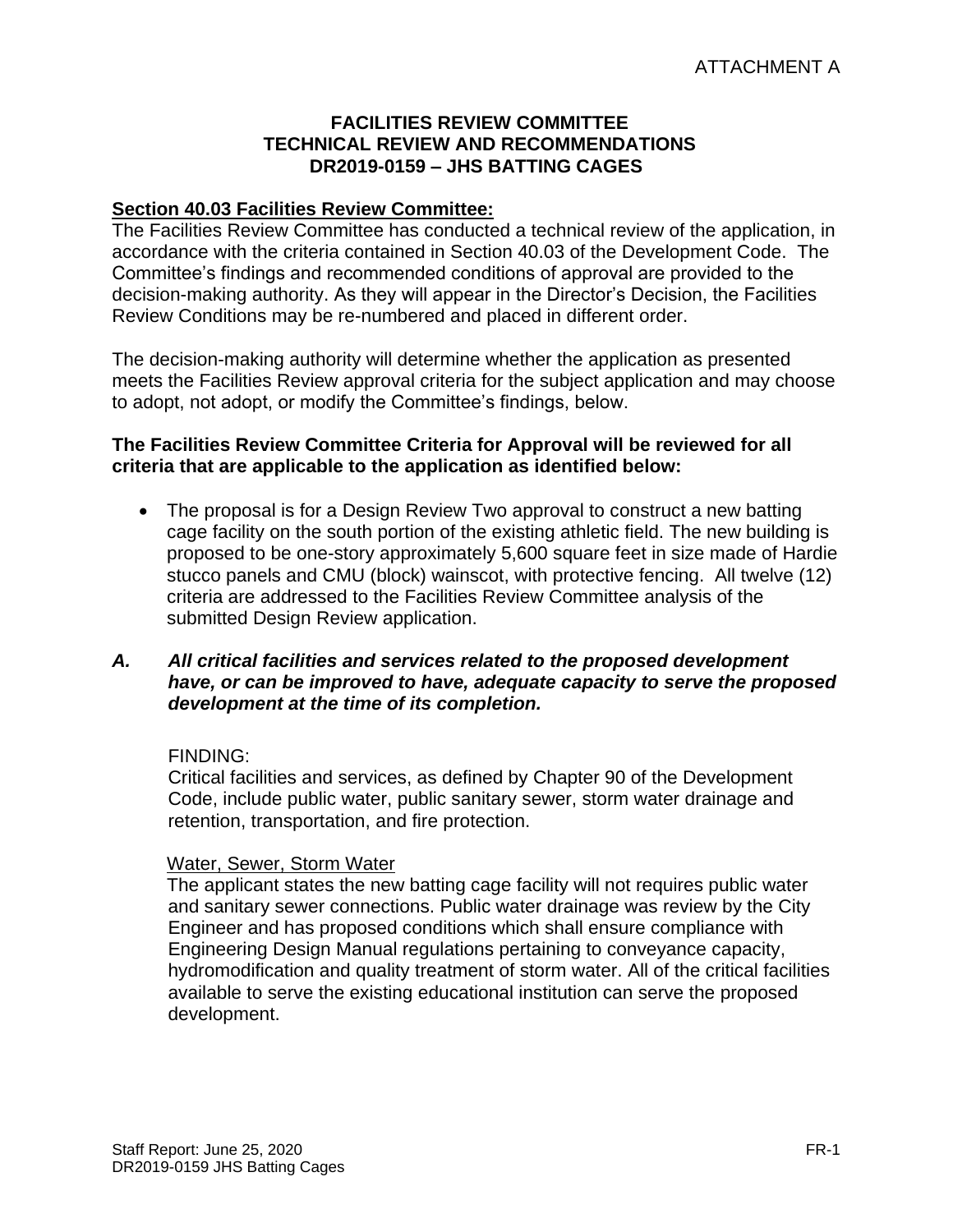#### **Transportation**

The proposal is to construct a new batting cage facility to provide a practice area protected from the weather and will not to be occupied by faculty or students on a permanent basis. The applicant's request is not expected to impact the existing transportation system.

#### Fire Protection

Fire protection will be provided to the site by Tualatin Valley Fire and Rescue Department (TVF&R). The applicant provided a TVF&R Service Provider Letter indicating no additional conditions will be imposed.

The Committee finds that the proposed development will provide the required critical facilities, as conditioned. Therefore, the Committee finds the proposal meets the criterion for approval.

**Therefore, staff finds that by meeting the conditions of approval, the proposal meets the criterion.** 

*B. Essential facilities and services related to the proposed development are available, or can be made available, with adequate capacity to serve the development prior to its occupancy. In lieu of providing essential facilities and services, a specific plan may be approved if it adequately demonstrates that essential facilities, services, or both will be provided to serve the proposed development within five (5) years of occupancy.*

#### FINDING:

Essential facilities and services, as defined by Chapter 90 of the Development Code, include schools, transit improvements, police protection, and on-site pedestrian and bicycle facilities.

The applicant states that the existing campus has all of the essential services to support the existing uses on the site as well as the proposed batting cage facility. The proposal includes walkways connecting the proposed building to the existing on-site system. Staff finds essential facilities and services are available to serve the proposed development.

#### **Therefore, staff finds that the proposal meets the criterion for approval.**

*C. The proposed development is consistent with all applicable provisions of Chapter 20 (Land Uses) unless the applicable provisions are modified by means of one or more applications which shall be already approved or which shall be considered concurrently with the subject application; provided, however, if the approval of the proposed development is*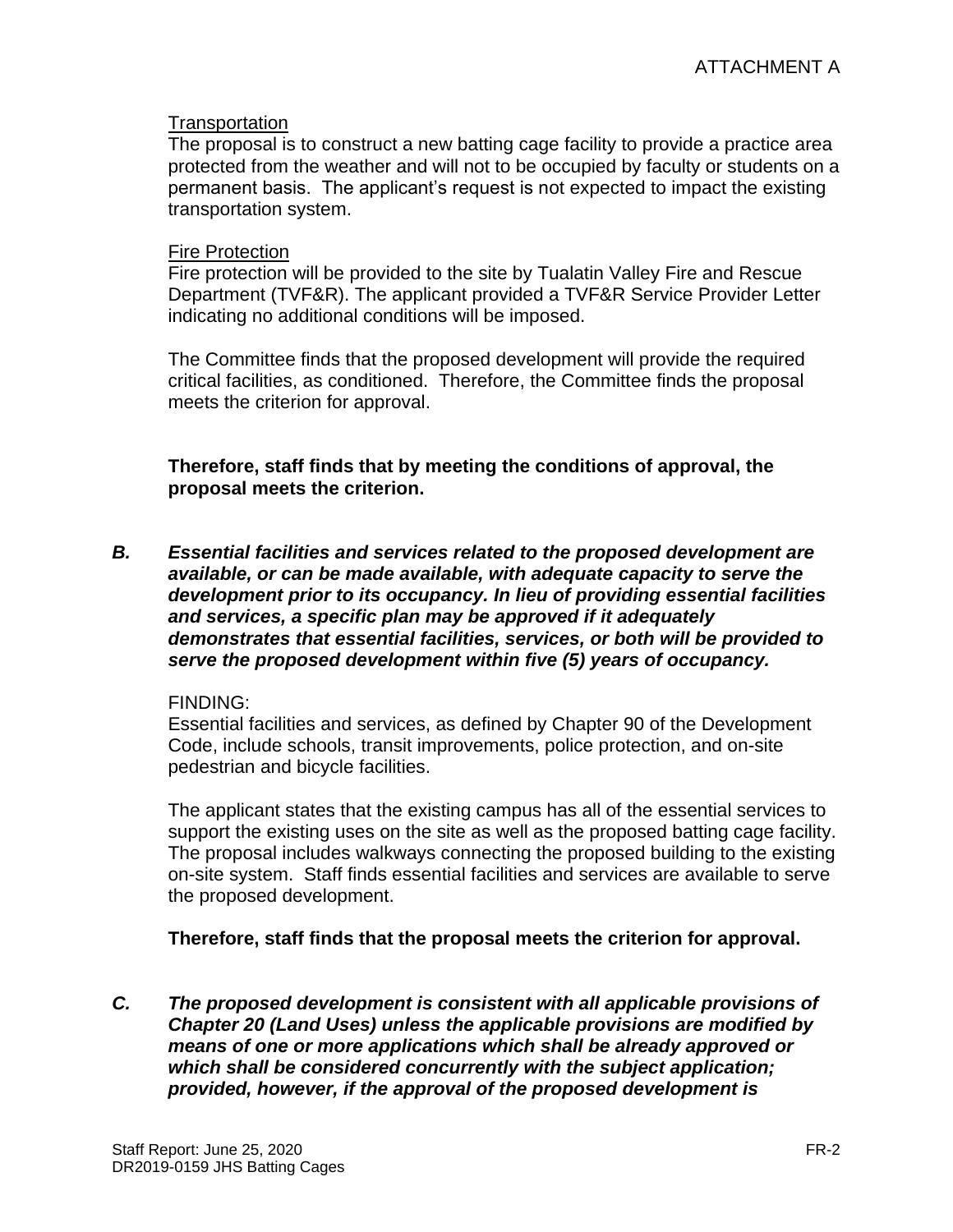#### *contingent upon one or more additional applications, and the same is not approved, then the proposed development must comply with all applicable provisions of Chapter 20 (Land Uses).*

#### FINDING:

The property is zoned Community Service (CS), and educational institutions are permitted in this zone. Staff cites the findings in the Code Conformance Analysis Chart at the end of the report showing the site complies with the minimum land area, minimum lot dimension, and minimum setback requirements for the CS zone.

**Therefore, staff finds that the proposal meets the criterion for approval.**

#### *D. The proposed development is consistent with all applicable provisions of Chapter 60 (Special Requirements) and all improvements, dedications, or both, as required by the applicable provisions of Chapter 60 (Special Requirements), are provided or can be provided in rough proportion to the identified impact(s) of the proposed development.*

#### FINDING:

Staff cites the findings in the Code Conformance Analysis Chart, at the end of the report, which evaluates the project as it relates to applicable Code requirements of Chapter 60. Staff will address Section 60.05. (Design Standards) in separate findings prepared for the Design Review Two report.

Section 60.30 of the Development Code specifies a minimum number of required off-street parking spaces at 0.2 vehicle spaces per full-time employees and students and 1 long-term bike space per 18 students. However, no new students or employees are expected with this proposal. Since the proposed development is a batting cage facility, this proposal is not expected to impact the city's parking requirements or access to the transportation facilities.

Landscaping changes proposed for the site include the addition of six (6) Leyland Cypress spaced between the existing pine trees. These trees shall be placed along the fence line south of the proposed structure.

In summary of the above, staff finds the proposal to meet all applicable facility review provisions of chapter 60.

**Therefore, staff finds that the proposal meets the criterion for approval.**

# *E. Adequate means are provided or can be provided to ensure continued periodic maintenance and necessary normal replacement of the following private common facilities and areas, as applicable: drainage facilities,*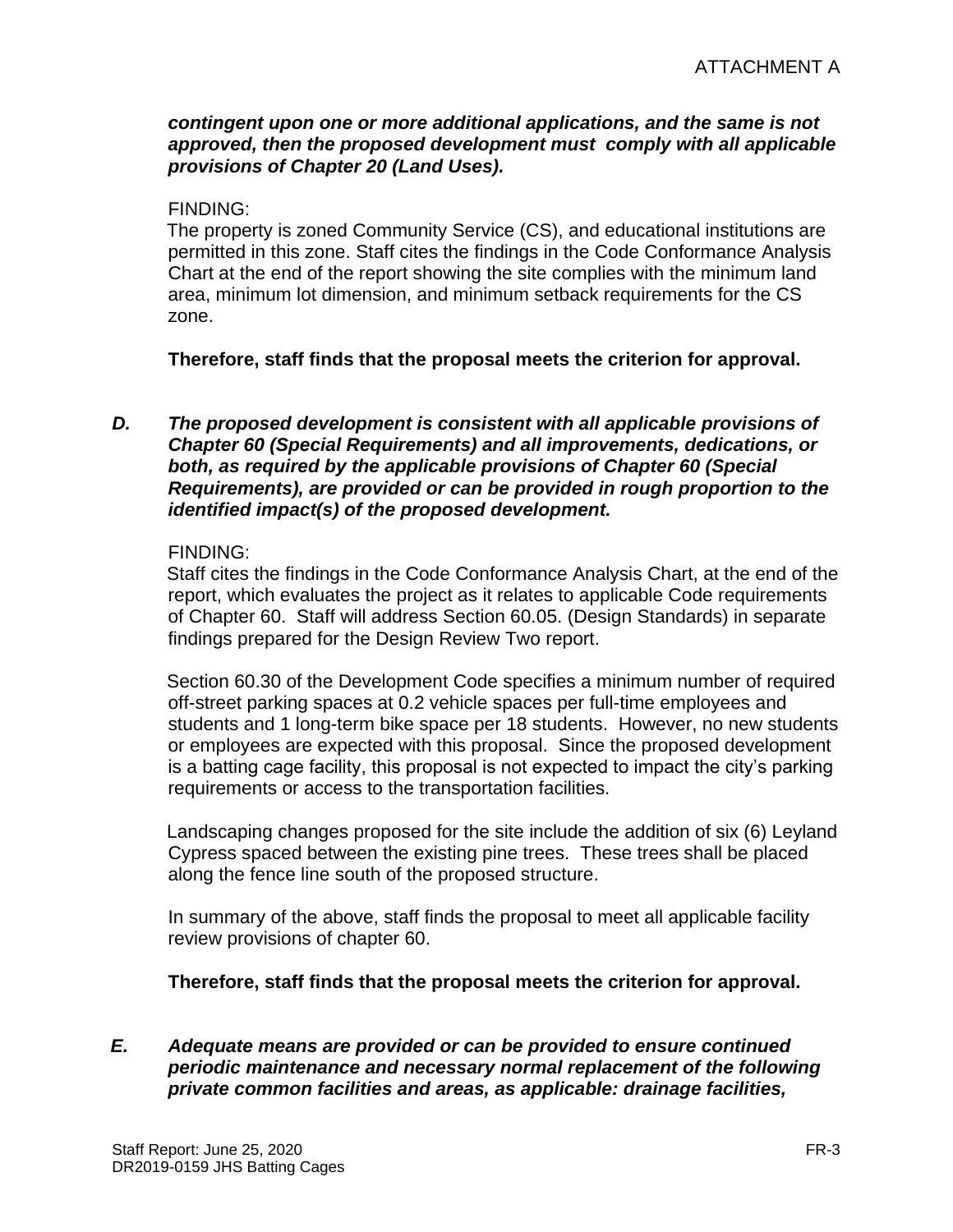*roads and other improved rights-of-way, structures, recreation facilities, landscaping, fill and excavation areas, screening and fencing, ground cover, garbage and recycling storage areas, and other facilities not subject to maintenance by the City or other public agency.*

#### FINDING:

The applicant states that access is available to fully maintain the building and the surrounding facilities. The property owner will be responsible for all maintenance and landscaping. Staff finds that adequate means can be provided to ensure continued and periodic maintenance.

**Therefore, staff finds that the proposal meets the criterion for approval.**

#### *F. There are safe and efficient vehicular and pedestrian circulation patterns within the boundaries of the development.*

#### FINDING:

The proposal includes a 6-foot wide sidewalk connecting to the existing pedestrian and vehicular circulation patterns within the school campus. No additional work on the vehicular and pedestrian circulation is required.

#### **Therefore, staff finds that the proposal will meet the criterion for approval.**

#### *G. The development's on-site vehicular and pedestrian circulation systems connect to the surrounding circulation systems in a safe, efficient, and direct manner.*

#### FINDING:

This criterion is met with the findings from criterion F above. Staff also cites the findings stated in response to Criterion D herein.

#### **Therefore, staff finds that the proposal meets the criterion for approval.**

#### *H. Structures and public facilities serving the development site are designed in accordance with adopted City codes and standards and provide adequate fire protection, including, but not limited to, fire flow.*

#### FINDING:

The Deputy Fire Marshal has reviewed the proposal and finds the proposed structure will meet the intent of the fire code for fire department access to and through the entire site. The internal fire protection facilities and structures will be reviewed as part of the building permit application.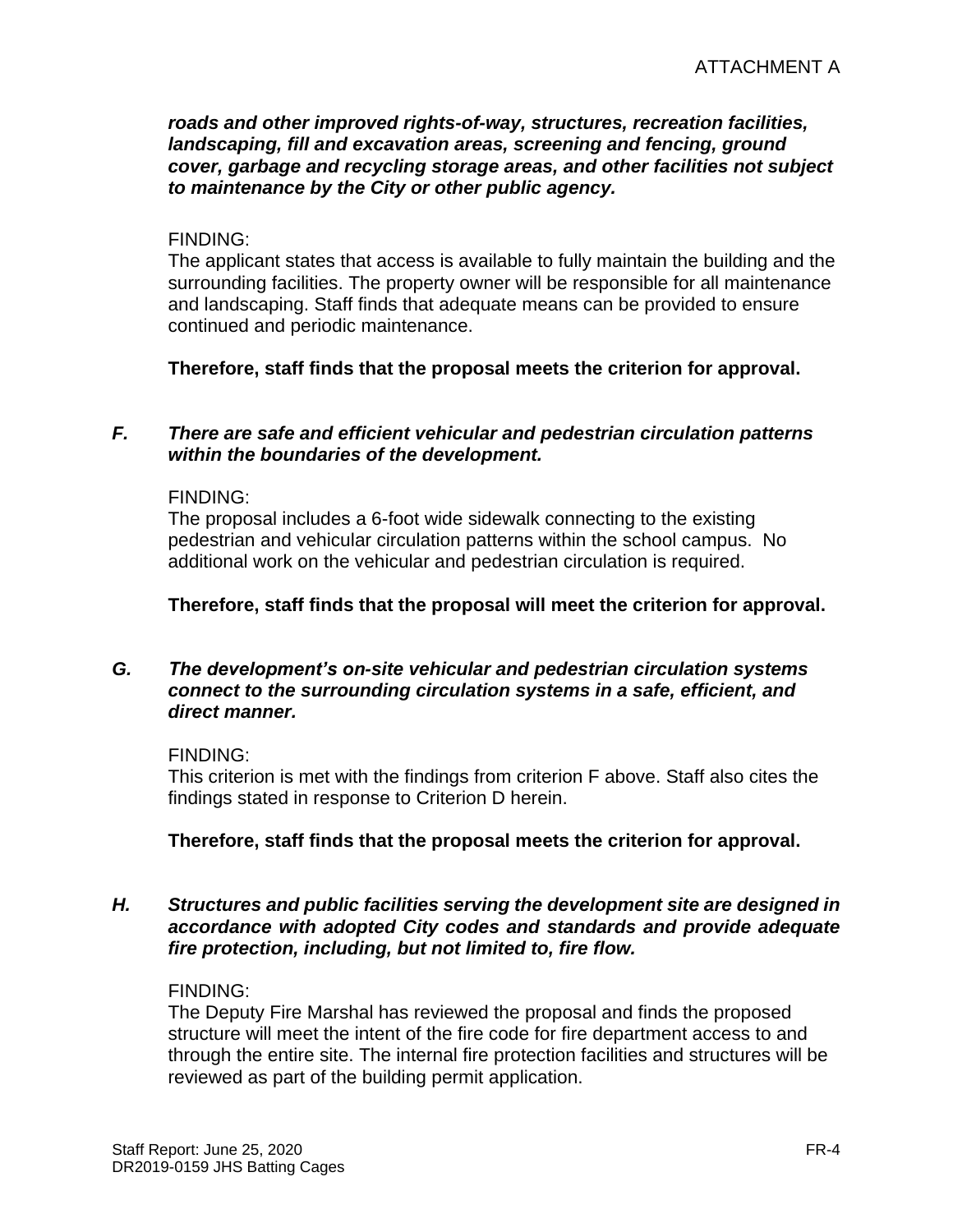**Therefore, staff finds the proposal will meet the criterion for approval.**

*I. Structures and public facilities serving the development site are designed in accordance with adopted City codes and standards and provide adequate protection from crime and accident, as well as protection from hazardous conditions due to inadequate, substandard or ill-designed development.*

#### FINDING:

The applicant states all campus structures meet adopted City codes and standards. The photometrics report shows the proposed lighting improvements at the entrance of the building and along the proposed pedestrian path demonstrate compliance with the City's Technical Lighting standards (60.05).

The proposed location of the batting cage facility is located above a private sanitary sewer main. Pursuant to the State of Oregon Uniform Plumbing Specialty Code section 102.3.1, private sanitary sewer mains shall be constructed of approved materials when beneath a structure. Prior to building permit issuance, a condition of approval confirming the sanitary sewer main beneath the proposed structure meets the State of Oregon Uniform Plumbing Code will ensure sewer facilities and services continue to serve the site.

#### **Therefore, staff finds that the proposal meets the criterion for approval.**

**J.** *Grading and contouring of the development site is designed to accommodate the proposed use and to mitigate adverse effect(s) on neighboring properties, public right-of-way, surface drainage, water storage facilities, and the public storm drainage system.*

#### FINDING:

The applicant states that the building will be placed at grade located on existing synthetic turf field, approximately 46-feet 4-inches from the southern property line. Staff has reviewed the preliminary proposed plan and finds no adverse effect on neighboring properties, public right-of-way or the public storm system.

#### **Therefore, staff finds that the proposal meets the criterion for approval.**

*K. Access and facilities for physically handicapped people are incorporated into the development site and building design, with particular attention to providing continuous, uninterrupted access routes.*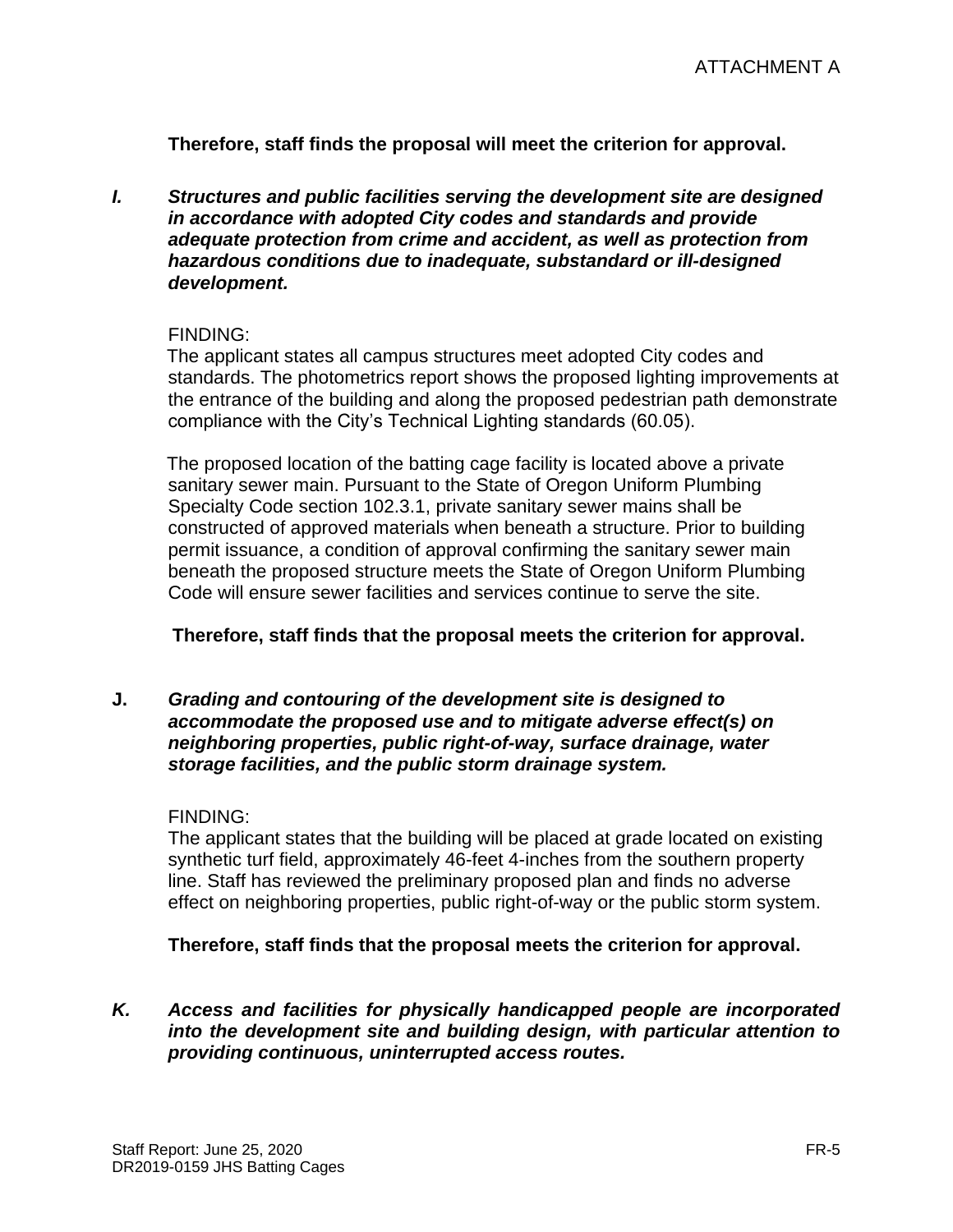# FINDING:

The applicant will be required to meet all applicable accessibility standards of the International Building Code, Fire Code and other standards as required by the American Disabilities Act (ADA). Compliance with ADA requirements are reviewed with the Building Permit application. The applicant states that access to and into the building will be ADA accessible by providing the six-foot-wide pedestrian access, as seen on the proposed plans. Additionally, staff finds that review of the proposed plans at Site Development and Building Permit stages are sufficient to guarantee compliance with accessibility standards.

# **Therefore, staff finds that the proposal meets the criterion.**

#### *L. The proposal contains all applicable application submittal requirements as specified in Section 50.25.1 of the Development Code.*

#### FINDING:

The applicant submitted the land use application on October 22, 2019 and was deemed complete on April 20, 2020. In review of the materials during the application review process, the Committee finds that all applicable application submittal requirements, as identified in Section 50.25.1 are contained within this proposal.

# **Therefore, staff finds that the proposal meets the criterion.**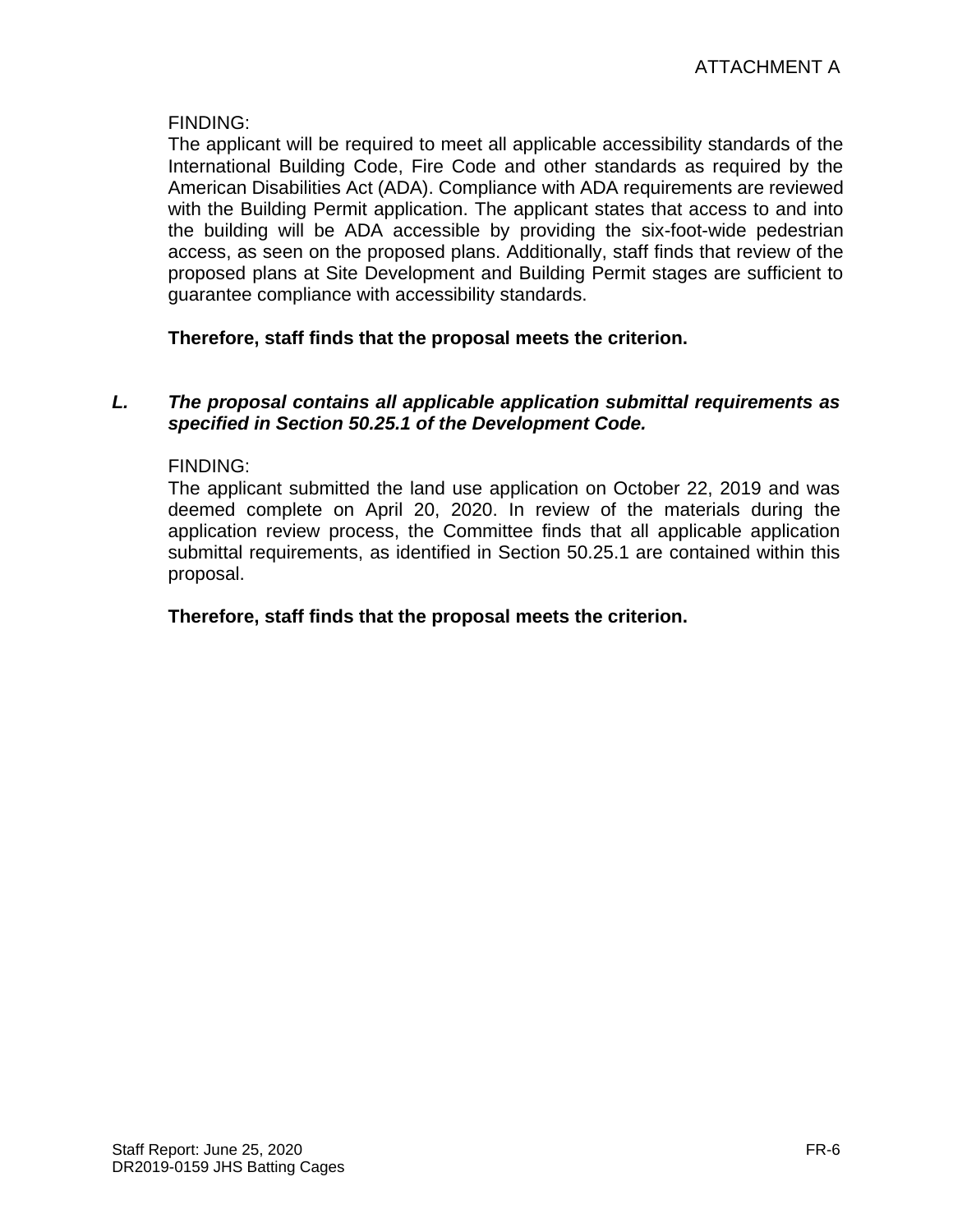# **Code Conformance Analysis**

# **Chapter 20 Use and Site Development Requirements Community Service (CS) Zoning District**

| <b>CODE</b><br><b>STANDARD</b>                             | <b>CODE</b><br><b>REQUIREMENT</b>                            | <b>PROJECT PROPOSAL</b>                                                                           | <b>MEETS</b><br>CODE? |
|------------------------------------------------------------|--------------------------------------------------------------|---------------------------------------------------------------------------------------------------|-----------------------|
|                                                            |                                                              | <b>Development Code Section 20.10.20</b>                                                          |                       |
| <b>Uses</b>                                                | <b>Educational Institution</b><br>are a permitted use.       | Construction of a new batting cage<br>facility, pedestrian pathway and<br>additional landscaping. | <b>Yes</b>            |
| <b>Development Code Section 20.10.15</b>                   |                                                              |                                                                                                   |                       |
| Minimum Lot<br>Area                                        | 7,000                                                        | Lot size is not being modified with<br>this proposal and is approximately<br>35 acres.            | N/A                   |
| <b>Yard Setbacks</b><br>Minimums:<br>Front<br>Side<br>Rear | 20-feet<br>10-feet (Interior)<br>20-feet (Corner)<br>20-feet | Proposed structures meet<br>minimum setbacks.                                                     | <b>Yes</b>            |
| Maximum<br><b>Building Height</b>                          | 60 feet                                                      | Proposed structure is<br>approximately 25 feet-6 inches in<br>height.                             | <b>Yes</b>            |

# **Chapter 60 – Special Requirements**

| <b>CODE</b><br><b>STANDARD</b>                                                                                                                                                       | <b>CODE</b><br><b>REQUIREMENT</b> | <b>PROJECT PROPOSAL</b> | <b>MEETS</b><br>CODE? |  |
|--------------------------------------------------------------------------------------------------------------------------------------------------------------------------------------|-----------------------------------|-------------------------|-----------------------|--|
| <b>Development Code Section 60.05.15</b><br><b>Design Review Standards</b>                                                                                                           |                                   |                         |                       |  |
| A Design Review Two application<br>Standards pertaining<br><b>Design Review</b><br><b>See DR</b><br><b>Standards</b><br>to Design Review<br>has been applied for.<br><b>Findings</b> |                                   |                         |                       |  |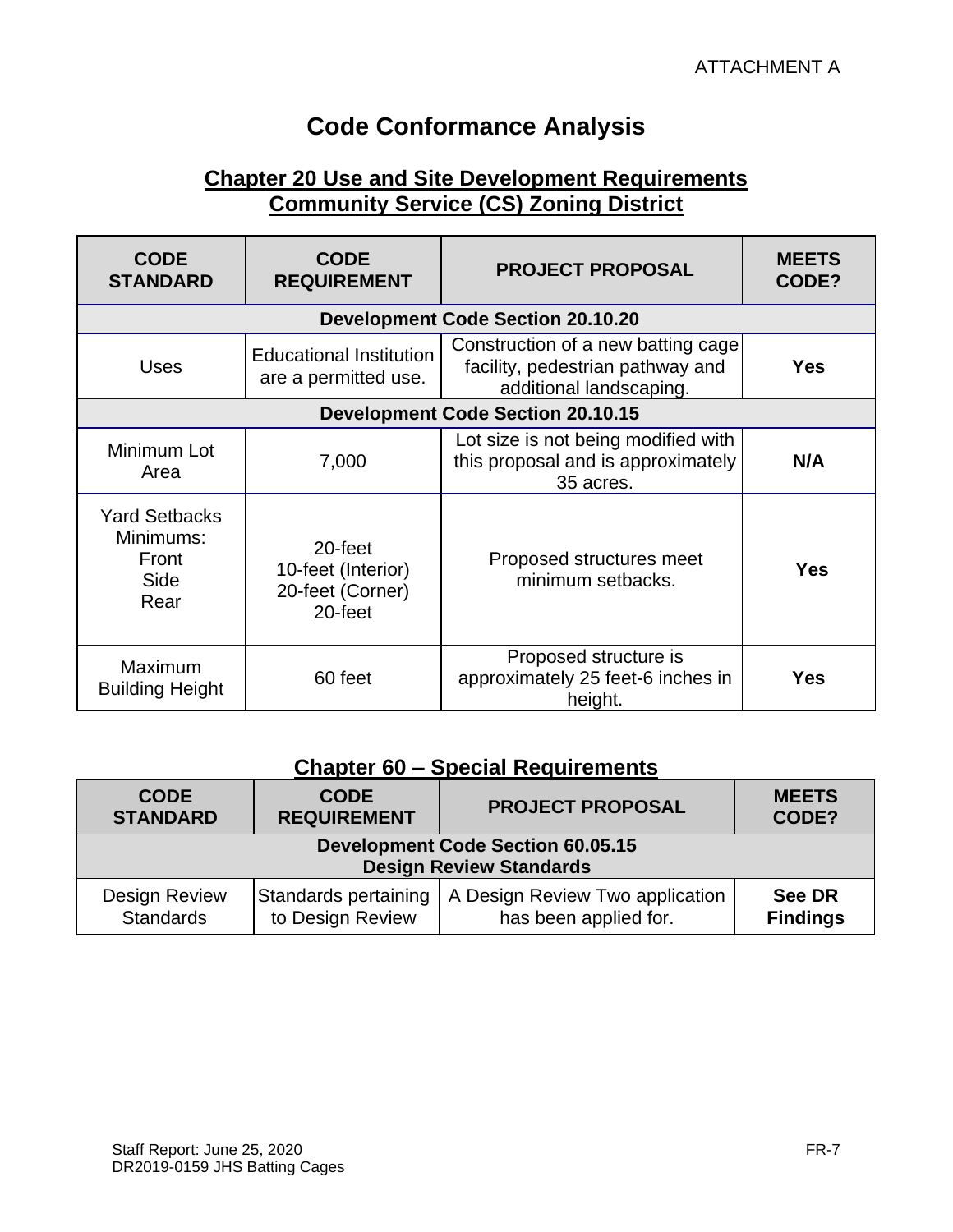#### **ANALYSIS AND FINDINGS FOR DESIGN REVIEW TYPE TWO APPROVAL JHS BATTING CAGES DR2019-0159**

# **Section 40.20.05. Design Review Applications; Purpose**

*The purpose of Design Review is to promote Beaverton's commitment to the community's appearance, quality pedestrian environment, and aesthetic quality. It is intended that monotonous, drab, unsightly, dreary and inharmonious development will be discouraged. Design Review is also intended to conserve the City's natural amenities and visual character by ensuring that proposals are properly related to their sites and to their surroundings by encouraging compatible and complementary development.*

# **Section 40.20.15.2.C Approval Criteria**

*In order to approve a Design Review Two application, the decision-making authority shall make findings of fact based on evidence provided by the applicant demonstrating that all the following criteria are satisfied:*

#### *1. The proposal satisfies the threshold requirements for a Design Review Two application.*

# FINDING:

The proposal is to construct a new batting cage facility on the south portion of the existing athletic field. The new building is proposed to be one-story approximately 5,600 square feet in size made of Hardie stucco panels and CMU (block) wainscot, with protective fencing, landscaping improvements and a new pedestrian pathway. This request meets threshold no.2 for Type Two Design Review identified in BDC Section 40.20.15.2.A.

**Therefore, staff finds that the proposal meets the criterion for approval.**

# *2. All City application fees related to the application under consideration by the decision-making authority have been submitted.*

#### FINDING:

The applicant paid the required associated fee for a Design Review Two application.

#### **Therefore, staff finds that the proposal meets the criterion for approval.**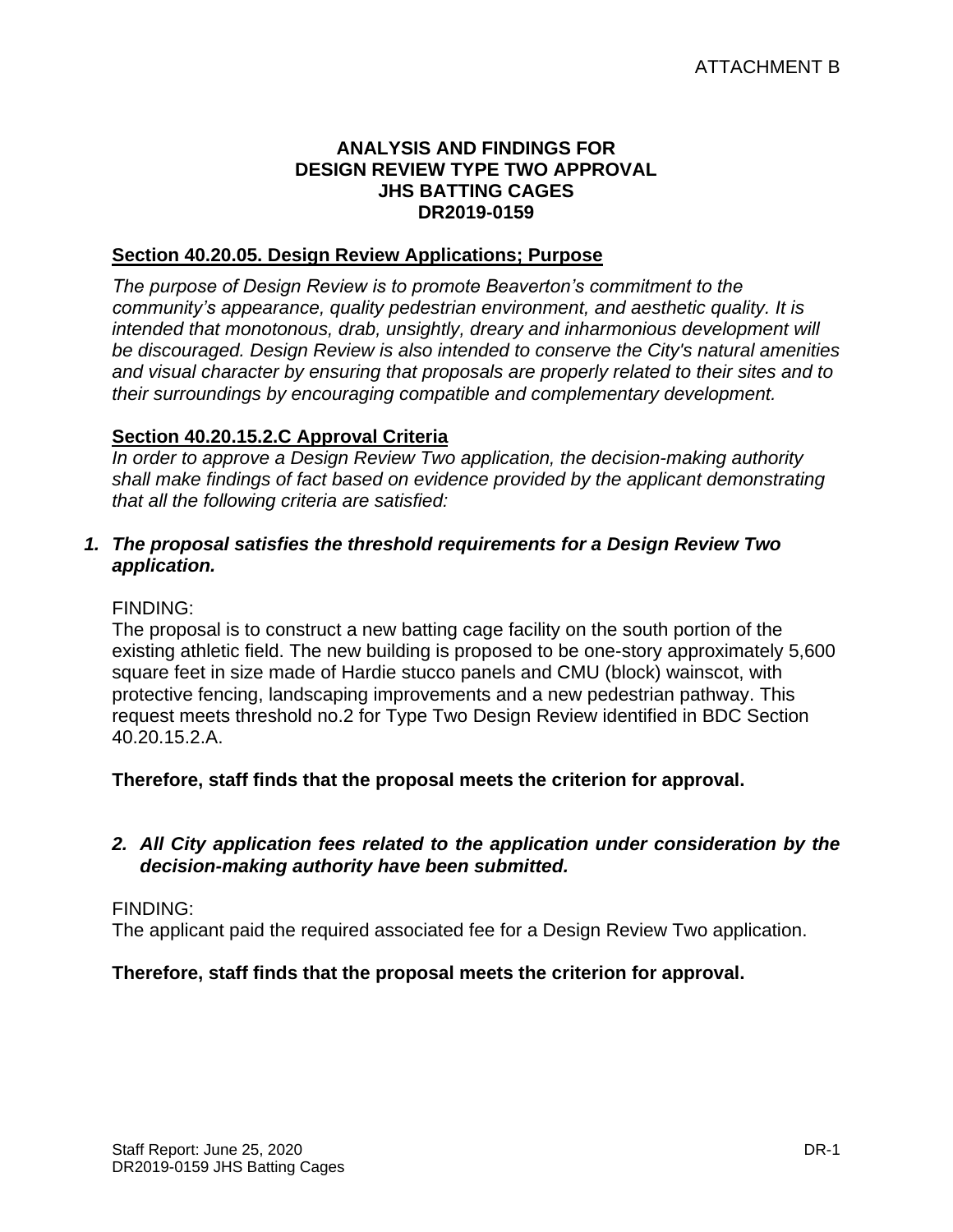#### *3. The proposal contains all applicable application submittal requirements as specified in Section 50.25.1 of the Development Code.*

#### FINDING:

The applicant submitted the application on and was submitted on October 22, 2019 and deemed complete on April 20, 2020. In the review of the materials during the application review, staff finds that all applicable application submittal requirements, identified in Section 50.25.1 are contained within this proposal.

#### **Therefore, staff finds that the proposal meets the criterion for approval.**

#### **4. The proposal is consistent with all applicable provisions of Sections 60.05.15 through 60.05.30 (Design Standards).**

#### FINDING:

Staff cites the findings in the Design Review Standard Analysis chart in this report which evaluate the project in response to applicable Code standards of Sections 60.05.15 through 60.05.30 (Design Standards). In part, the chart provides a summary response to design review standards determined to be applicable in the subject case. The applicant's plans and materials show compliance with these standards. Certain conditions of approval are proposed to ensure the plan is constructed consistent with these standards.

#### **Therefore, staff finds that by meeting the conditions of approval, the proposal meets the criterion for approval.**

**5. For additions to or modifications of existing development, the proposal is consistent with all applicable provisions of Sections 60.05.15 through 60.05.30 (Design Standards) or can demonstrate that the additions or modifications are moving towards compliance of specific Design Standards if any of the following conditions exist:**

#### FINDING:

Staff cites the Design Review Standard Analysis chart which evaluates the proposal's compliance with Design Review Standards The applicant's plans and materials show compliance with these standards. Certain conditions of approval are proposed to ensure the plan is constructed consistent with these standards.

#### **Therefore, staff finds that by meeting the conditions of approval, the proposal meets the criterion for approval.**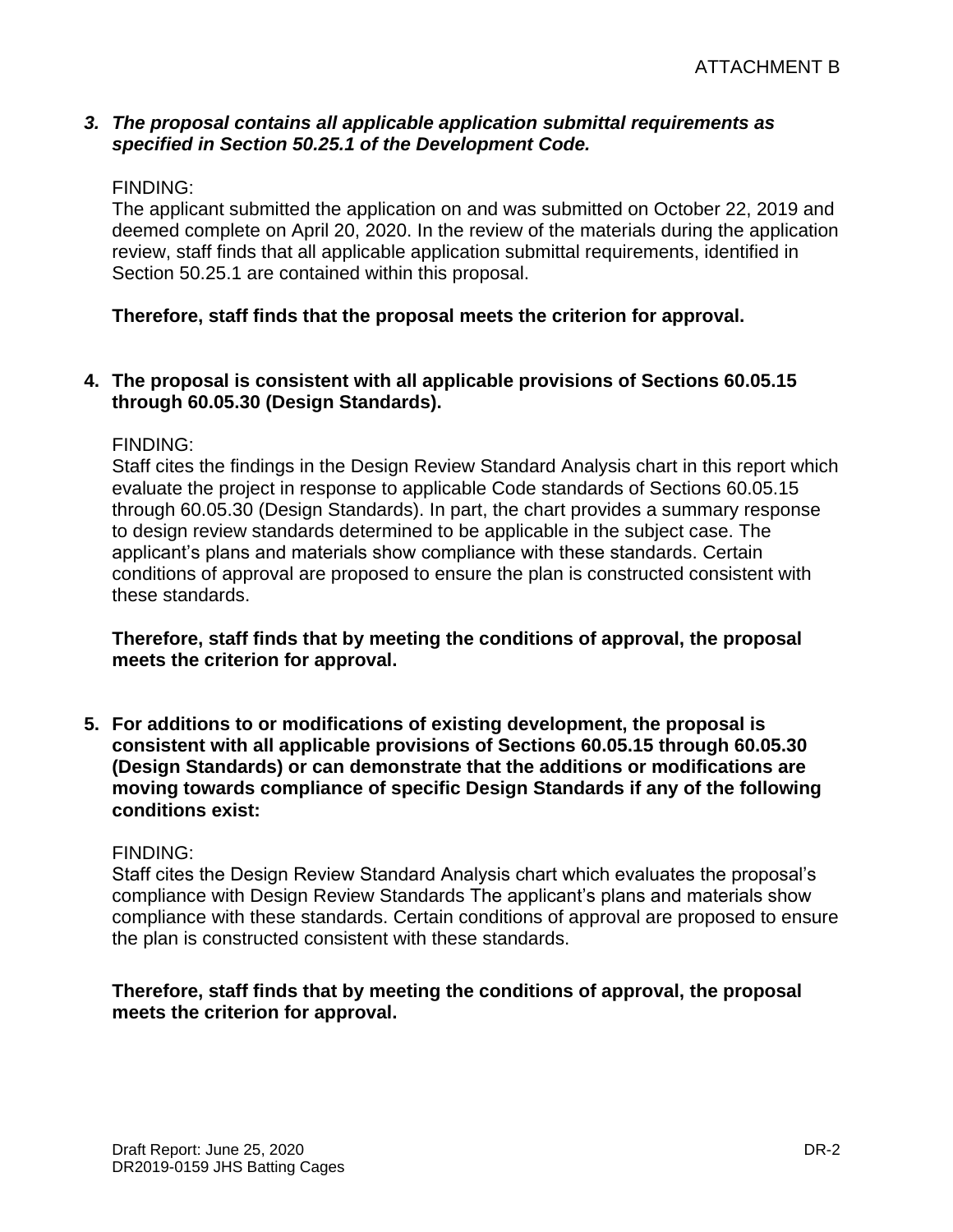# *6. Applications and documents related to the request, which will require further City approval, shall be submitted to the City in the proper sequence.*

# FINDING:

The applicant has submitted this Design Review Type Two application for this project. No other applications are required of the applicant for this stage of City approvals.

# **Therefore, staff finds the proposal meets the criterion for approval.**

#### **Recommendation**

Based on the facts and findings presented, staff recommend **APPROVAL** of **DR2019- 0159 (JHS Batting Cages),** subject to the conditions below (Attachment C).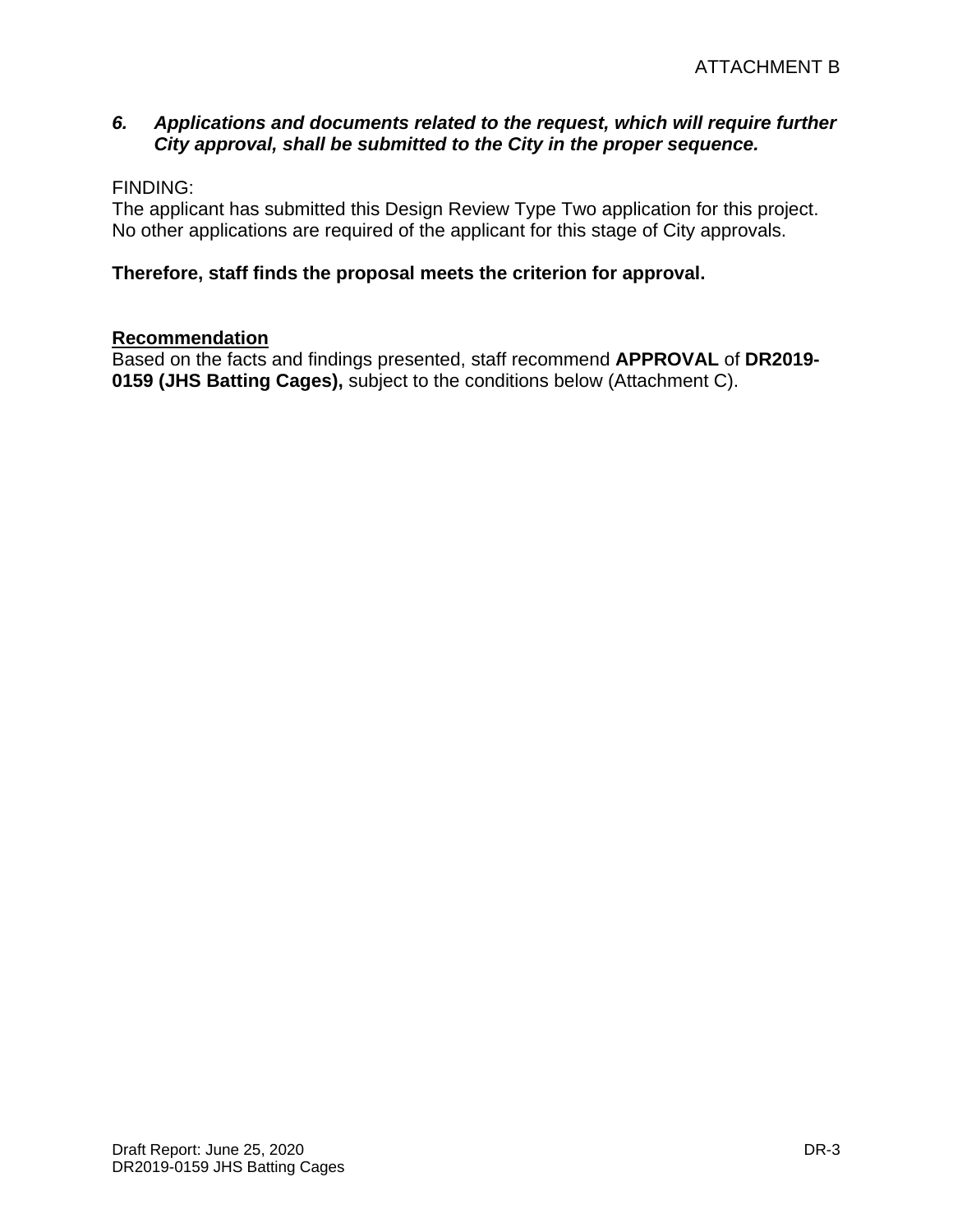# **Design Review Standards Analysis Section 60.05.15 Building Design and Orientation**

| <b>DESIGN STANDARD</b>                                                                                                                                          | <b>PROJECT PROPOSAL</b>                                                                                                                                                                                                                                               | <b>MEETS</b><br><b>STANDARD</b> |  |  |
|-----------------------------------------------------------------------------------------------------------------------------------------------------------------|-----------------------------------------------------------------------------------------------------------------------------------------------------------------------------------------------------------------------------------------------------------------------|---------------------------------|--|--|
| <b>Building Articulation and Variety</b>                                                                                                                        |                                                                                                                                                                                                                                                                       |                                 |  |  |
| 60.05.15.1.B<br>Buildings visible from<br>and within 200 feet of<br>an adjacent public<br>street shall have a<br>minimum portion30%<br>articulation and variety | The applicant states the batting cage is<br>located in excess of 200 feet from any<br>adjacent public street, staff concurs.                                                                                                                                          | N/A                             |  |  |
| 60.05.15.1.C<br>Max 40' between<br>architectural features                                                                                                       | Architectural features on the eastern and<br>western elevations do not exceed a<br>maximum spacing of 40 feet. Each<br>elevation is approximately 101 feet in<br>length and includes Hardie panel siding<br>and a CMU wainscot along the entirety.                    | <b>YES</b>                      |  |  |
|                                                                                                                                                                 | <b>Roof Forms</b>                                                                                                                                                                                                                                                     |                                 |  |  |
| 60.05.15.2.A<br>All sloped roofs<br>exposed to view from<br>adjacent public or<br>private streets and<br>properties shall have a<br>minimum 4/12 pitch.         | The applicant states the batting cage is<br>more than 800 feet from Beaverton<br>Hillsdale Highway and more than 200 feet<br>from SW Woodside Drive, While the<br>standard is not applicable, the applicant<br>states the roof slope will be a minimum<br>4/12 pitch. | <b>YES</b>                      |  |  |
| 60.05.15.2.D<br>New structures in<br>existing development<br>be similar                                                                                         | The sloped roofs are similar to the slope<br>and materials of the existing buildings on<br>the site.                                                                                                                                                                  | <b>YES</b>                      |  |  |
| <b>Primary Building Entrances</b>                                                                                                                               |                                                                                                                                                                                                                                                                       |                                 |  |  |
| 60.05.15.3<br>Weather protection for<br>primary entrance                                                                                                        | The buildings primary entrance is located<br>on the northern elevations. The applicant<br>states a 4-foot by 6-foot solid valance<br>awning will be included above the<br>entrance.                                                                                   | <b>YES</b>                      |  |  |
| <b>Exterior Building Materials</b>                                                                                                                              |                                                                                                                                                                                                                                                                       |                                 |  |  |
| 60.05.15.4.B<br>Maximum 30% of<br>primary elevation to be<br>plain, smooth,<br>unfinished concrete,<br>concrete block,                                          | The applicant states the building is over<br>800 feet from Beaverton Hillsdale Highway<br>and 200 feet from SW Woodside Drive.<br>Additionally, the applicant states the<br>proposed structure will be comprised of<br>Hardie Siding (Stucco Panels) and a 4-foot     | N/A                             |  |  |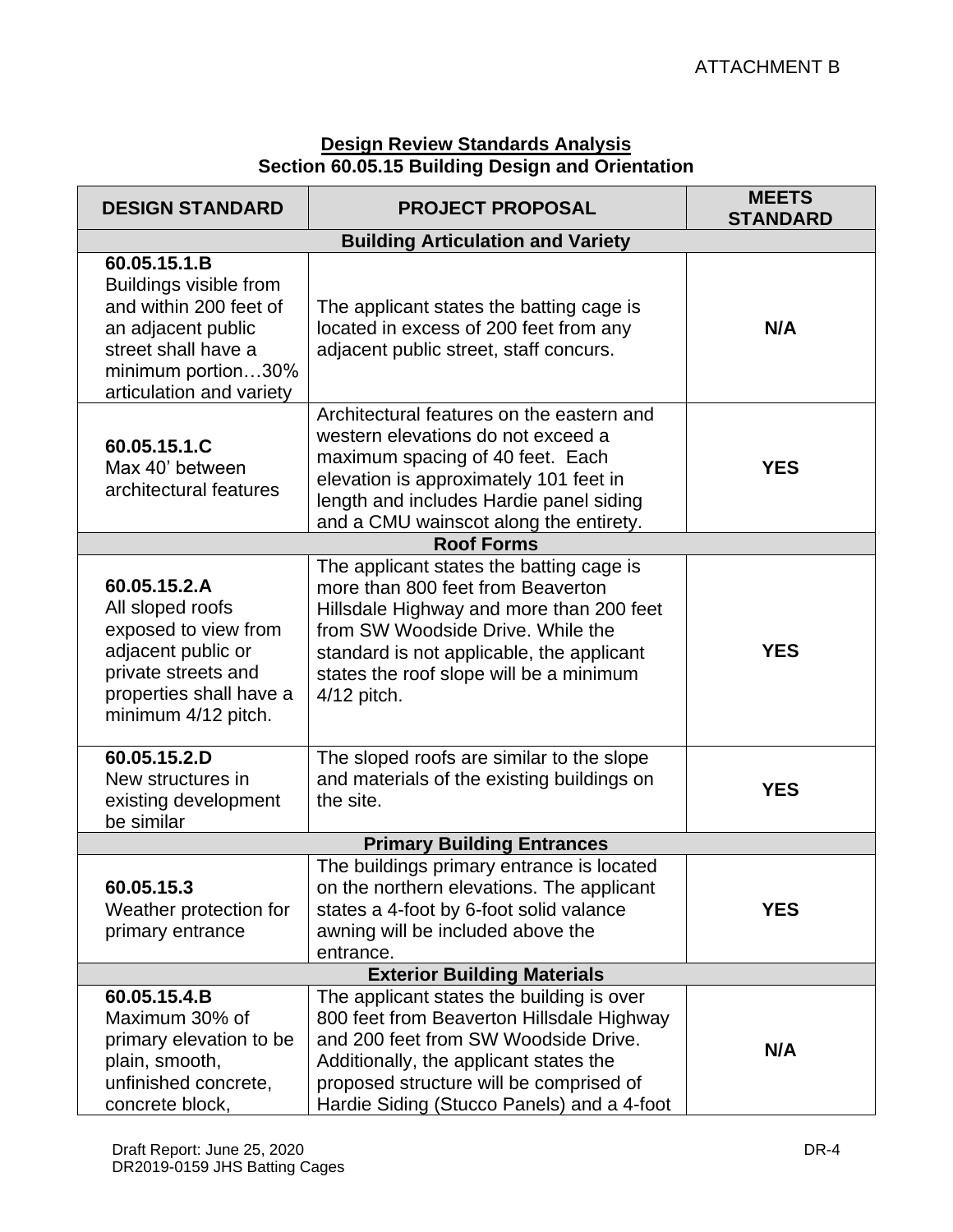| <b>DESIGN STANDARD</b>                                                   | <b>PROJECT PROPOSAL</b>                     | <b>MEETS</b><br><b>STANDARD</b> |
|--------------------------------------------------------------------------|---------------------------------------------|---------------------------------|
| plywood and sheet                                                        | CMU wainscot, to compliment the             |                                 |
| pressboard                                                               | architecture of the existing campus.        |                                 |
|                                                                          | <b>Roof-Mounted Equipment</b>               |                                 |
| 60.05.15.5.A thru C                                                      | No roof mounted equipment is proposed       | N/A                             |
| Equipment screening                                                      | with this application.                      |                                 |
| Building Location and Orientation along Streets in MU and Com. Districts |                                             |                                 |
| 60.05.15.6.A-F                                                           | The proposed building is over 800 feet from | N/A                             |
|                                                                          | the adjacent public street.                 |                                 |
| <b>Building Scale along Major Pedestrian Routes</b>                      |                                             |                                 |
| 60.05.15.7.A -C                                                          | The school is not located along a major     | N/A                             |
|                                                                          | pedestrian route.                           |                                 |
| <b>Ground Floor Elevation on Commercial and Multiple Use Buildings</b>   |                                             |                                 |
| 60.05.15.8.A                                                             | The proposed building is over 800 feet from | N/A                             |
| Glazing required                                                         | the adjacent public street.                 |                                 |

# **Section 60.05.20 Circulation and Parking Design**

| <b>DESIGN STANDARD</b>                                                                   | <b>PROJECT PROPOSAL</b>                                                                                                                                                                                                                                                                                                                                                                 | <b>MEETS</b><br><b>STANDARD</b> |  |
|------------------------------------------------------------------------------------------|-----------------------------------------------------------------------------------------------------------------------------------------------------------------------------------------------------------------------------------------------------------------------------------------------------------------------------------------------------------------------------------------|---------------------------------|--|
| Connections to the public street system                                                  |                                                                                                                                                                                                                                                                                                                                                                                         |                                 |  |
| 60.05.20.1<br>Connect on-site<br>circulation to existing<br>and planned street<br>system | The applicant states the proposed<br>facility is greater than 850 feet from<br>Beaverton Hillsdale Highway. The only<br>proposed changes to the pedestrian<br>system are entirely internal to the site<br>and will be further addressed in<br>60.05.20.3 Pedestrian Circulation.<br>Therefore, the proposal does not<br>include changes to existing connection<br>to the street system. | N/A                             |  |
| Loading Areas, solid waste facilities and similar improvements                           |                                                                                                                                                                                                                                                                                                                                                                                         |                                 |  |
| 60.05.20.2.A-E<br>Screen from public<br>view                                             | No additional outdoor storage areas or<br>loading docks are proposed.                                                                                                                                                                                                                                                                                                                   | N/A                             |  |
| <b>Pedestrian Circulation</b>                                                            |                                                                                                                                                                                                                                                                                                                                                                                         |                                 |  |
| 60.05.20.3.A<br>Link to adjacent<br>facilities                                           | The applicant states the existing<br>pedestrian pathway will be removed.<br>The new pathway will be regraded with<br>a concrete pathway to meet ADA<br>standards with a max 1:20 slope from<br>the fire access lane to the primary<br>entrance of the proposed batting cage                                                                                                             | <b>YES</b>                      |  |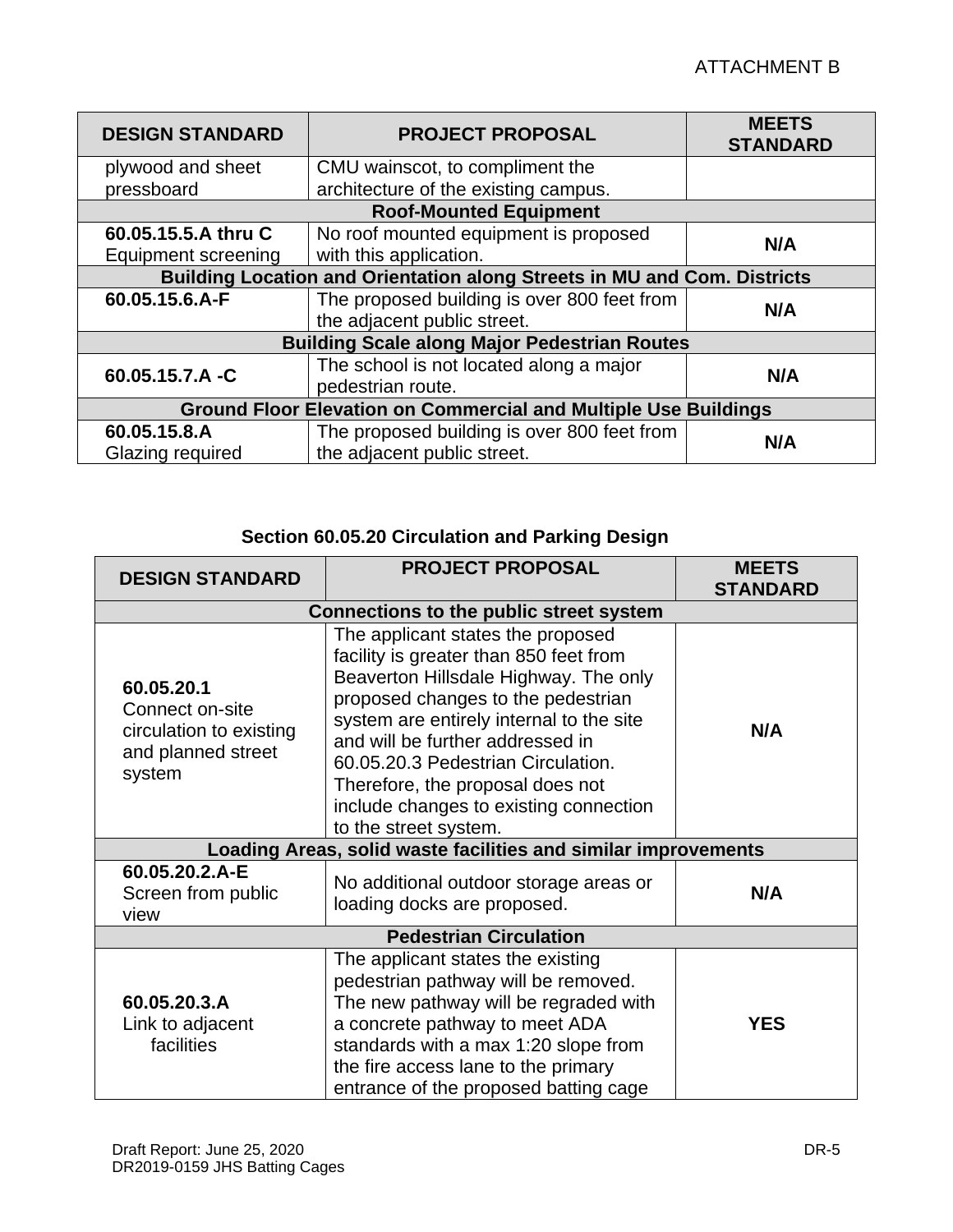| <b>DESIGN STANDARD</b>                                                                                                                                          | <b>PROJECT PROPOSAL</b>                                                                                                                                                                                                 | <b>MEETS</b><br><b>STANDARD</b> |  |
|-----------------------------------------------------------------------------------------------------------------------------------------------------------------|-------------------------------------------------------------------------------------------------------------------------------------------------------------------------------------------------------------------------|---------------------------------|--|
|                                                                                                                                                                 | facility.                                                                                                                                                                                                               |                                 |  |
| 60.05.20.3.B<br>Direct walkway<br>connection                                                                                                                    | The proposal does not include changes<br>to the existing walkway connections<br>from the primary entrance of the school<br>and the street. The proposed walkway<br>improvements are internal to the site.               | N/A                             |  |
| 60.05.20.3.C<br>Walkways every 300'                                                                                                                             | The proposal does not include changes<br>to existing walkways into the site.                                                                                                                                            | N/A                             |  |
| 60.05.20.3.D<br>Physical separation                                                                                                                             | Pedestrian connections through parking<br>lots are not proposed.                                                                                                                                                        | N/A                             |  |
| 60.05.20.3.E<br>Distinct paving                                                                                                                                 | No pedestrian connections through<br>driveways or access aisles are<br>proposed with this application.                                                                                                                  | N/A                             |  |
| 60.05.20.3.F<br>5' minimum width                                                                                                                                | The applicant's plans show the<br>proposed pedestrian walkways<br>connecting the proposed building to the<br>access fire lane will have a minimum of<br>six-foot wide unobstructed path and are<br>paved with concrete. | <b>YES</b>                      |  |
|                                                                                                                                                                 | <b>Street Frontages and Parking Areas</b>                                                                                                                                                                               |                                 |  |
| 60.05.20.4.A<br>Screen from public<br>view                                                                                                                      | No changes to existing parking area are<br>proposed.                                                                                                                                                                    | N/A                             |  |
|                                                                                                                                                                 | <b>Parking and Landscaping</b>                                                                                                                                                                                          |                                 |  |
| 60.05.20.5.A-D<br>Parking area<br>landscaping                                                                                                                   | No changes to existing parking area are<br>proposed.                                                                                                                                                                    | N/A                             |  |
|                                                                                                                                                                 | Off-Street Parking Frontages in Multiple-Use Districts                                                                                                                                                                  |                                 |  |
| 60.05.20.6<br>Off-street parking<br>frontages                                                                                                                   | The site is not in a Multiple-Use district.                                                                                                                                                                             | N/A                             |  |
| Sidewalks Along Streets and Primary Building Elevations in Multiple-Use and<br><b>Commercial Districts</b>                                                      |                                                                                                                                                                                                                         |                                 |  |
| 60.05.20.7.A-B<br>Required sidewalk<br>widths                                                                                                                   | The proposal will connect to the existing<br>sidewalk system via the fire access<br>lane, to the existing parking lot, with a<br>six-foot wide concrete sidewalk to the<br>primary building entrance.                   | <b>Yes</b>                      |  |
| Connect on-site buildings, parking, and other improvements with identifiable<br>streets and drive aisles in Residential, Multiple-Use, and Commercial Districts |                                                                                                                                                                                                                         |                                 |  |
| 60.05.20.8.A                                                                                                                                                    | No new drive aisles are proposed;                                                                                                                                                                                       | N/A                             |  |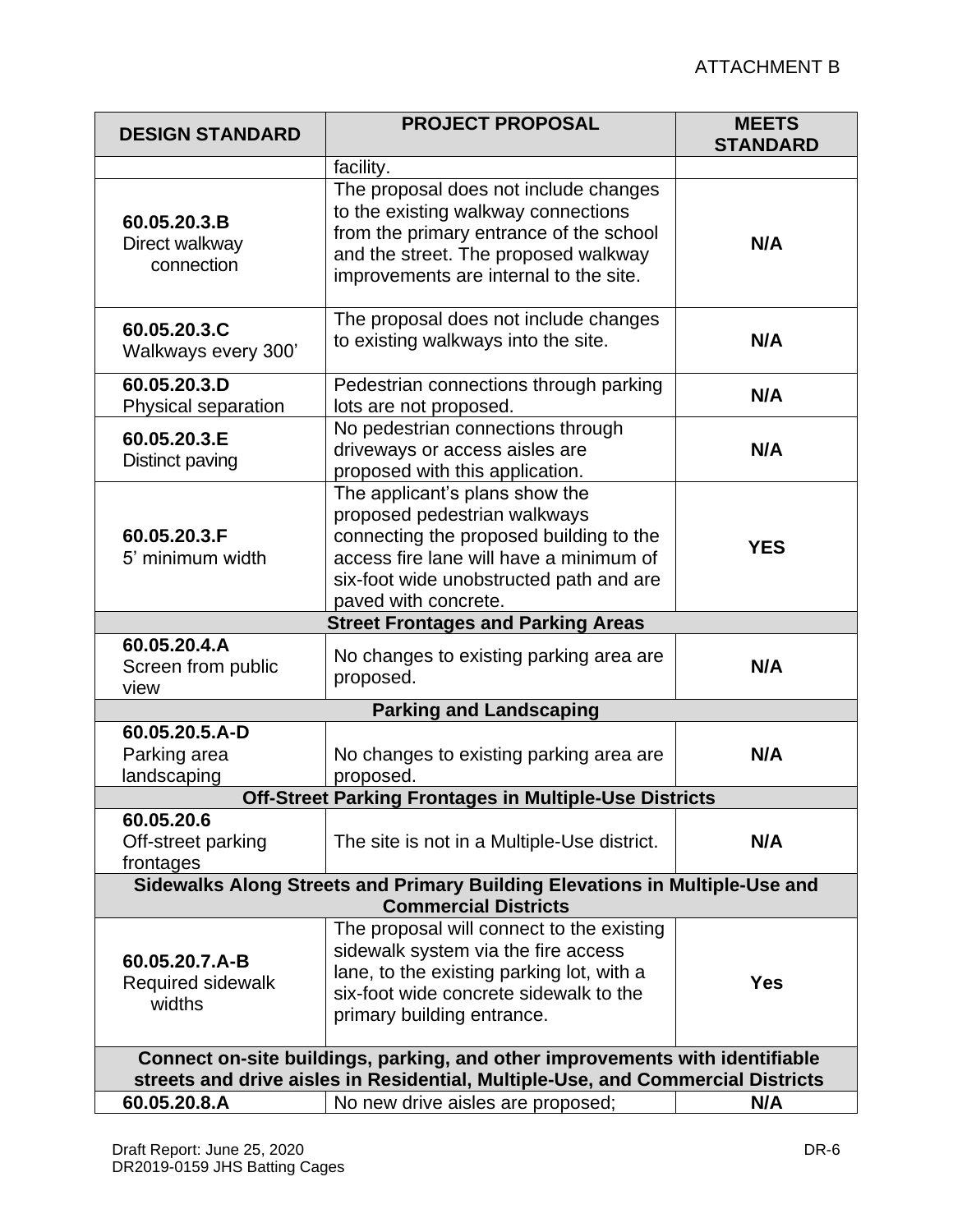# ATTACHMENT B

| <b>DESIGN STANDARD</b>                                             | <b>PROJECT PROPOSAL</b>                 | <b>MEETS</b><br><b>STANDARD</b> |
|--------------------------------------------------------------------|-----------------------------------------|---------------------------------|
| Drive aisles to be<br>designed as public<br>streets, if applicable | therefore, this Section does not apply. |                                 |
| <b>Ground Floor uses in parking structures</b>                     |                                         |                                 |
| 60.05.20.9                                                         | No parking structures are proposed.     | N/A                             |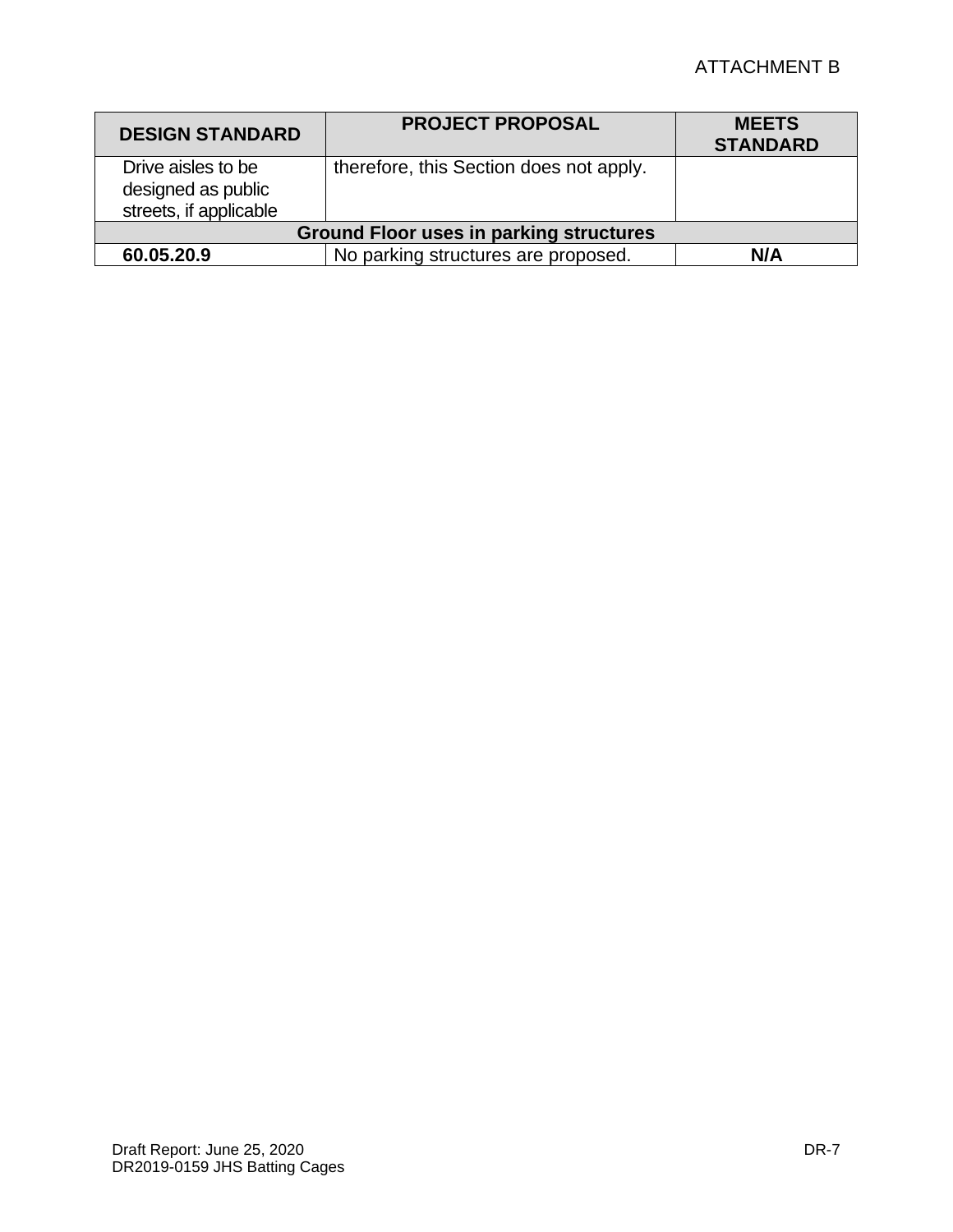| <b>DESIGN STANDARD</b>                                                                                           | <b>PROJECT PROPOSAL</b>                                                                                                                                                                                                                                                                                                                                                                                                                                                                                                  | <b>MEETS</b><br><b>STANDARD</b> |  |  |
|------------------------------------------------------------------------------------------------------------------|--------------------------------------------------------------------------------------------------------------------------------------------------------------------------------------------------------------------------------------------------------------------------------------------------------------------------------------------------------------------------------------------------------------------------------------------------------------------------------------------------------------------------|---------------------------------|--|--|
| <b>Minimum Landscaping</b>                                                                                       |                                                                                                                                                                                                                                                                                                                                                                                                                                                                                                                          |                                 |  |  |
| 60.05.25.5.A.1<br>Minimum landscape<br>15%                                                                       | The subject site is a private school with<br>athletic fields. The applicant's plans show<br>that more than 15% of the subject site is<br>landscaped.                                                                                                                                                                                                                                                                                                                                                                     | <b>YES</b>                      |  |  |
| 60.05.25.5.B<br>Planting<br>Requirements                                                                         | The applicant states that the site currently<br>conforms to the minimum landscaping<br>requirements. The proposed landscaping<br>is to meet the standards identified in<br>60.05.25.13 landscaping buffering<br>requirements and will be addressed in that<br>section.                                                                                                                                                                                                                                                   | N/A                             |  |  |
|                                                                                                                  | <b>Retaining Walls</b>                                                                                                                                                                                                                                                                                                                                                                                                                                                                                                   |                                 |  |  |
| 60.05.25.8<br><b>Retaining Walls</b>                                                                             | No retaining walls are proposed with this<br>application.                                                                                                                                                                                                                                                                                                                                                                                                                                                                | N/A                             |  |  |
|                                                                                                                  | <b>Fences and Walls</b>                                                                                                                                                                                                                                                                                                                                                                                                                                                                                                  |                                 |  |  |
| 60.05.25.9<br><b>Fences and Walls</b>                                                                            | No fences are proposed within the front<br>yard of the subject site. A fence which will<br>be attached to the proposed structure is<br>identified on the proposed plans to protect<br>students from impacting the structure and<br>from foul balls associated with games at<br>the baseball and softball fields. Because<br>the fence is attached to the proposed<br>facility, and not a separate detached<br>structure it is exempt from the design<br>standards for fences and is reviewed as<br>part of the building. | N/A                             |  |  |
| <b>Minimize Significant Changes To Existing On-Site Surface Contours</b><br><b>At Residential Property Lines</b> |                                                                                                                                                                                                                                                                                                                                                                                                                                                                                                                          |                                 |  |  |
| 60.05.25.10<br>Minimize grade<br>changes                                                                         | No grade changes are proposed within 25<br>feet of the property lines.                                                                                                                                                                                                                                                                                                                                                                                                                                                   | N/A                             |  |  |
| Integrate water quality, quantity, or both facilities                                                            |                                                                                                                                                                                                                                                                                                                                                                                                                                                                                                                          |                                 |  |  |
| 60.05.25.11<br>Location of facilities                                                                            | No storm water swales are proposed to be<br>located between the street and the<br>proposed building.                                                                                                                                                                                                                                                                                                                                                                                                                     | <b>YES</b>                      |  |  |
| <b>Natural Areas</b>                                                                                             |                                                                                                                                                                                                                                                                                                                                                                                                                                                                                                                          |                                 |  |  |
| 60.05.25.12<br>No encroachment                                                                                   | The applicant does not propose work<br>within the wetland and Significant Grove                                                                                                                                                                                                                                                                                                                                                                                                                                          | N/A                             |  |  |

# **Section 60.05.25 Landscape, Open Space, and Natural Areas Design Standards**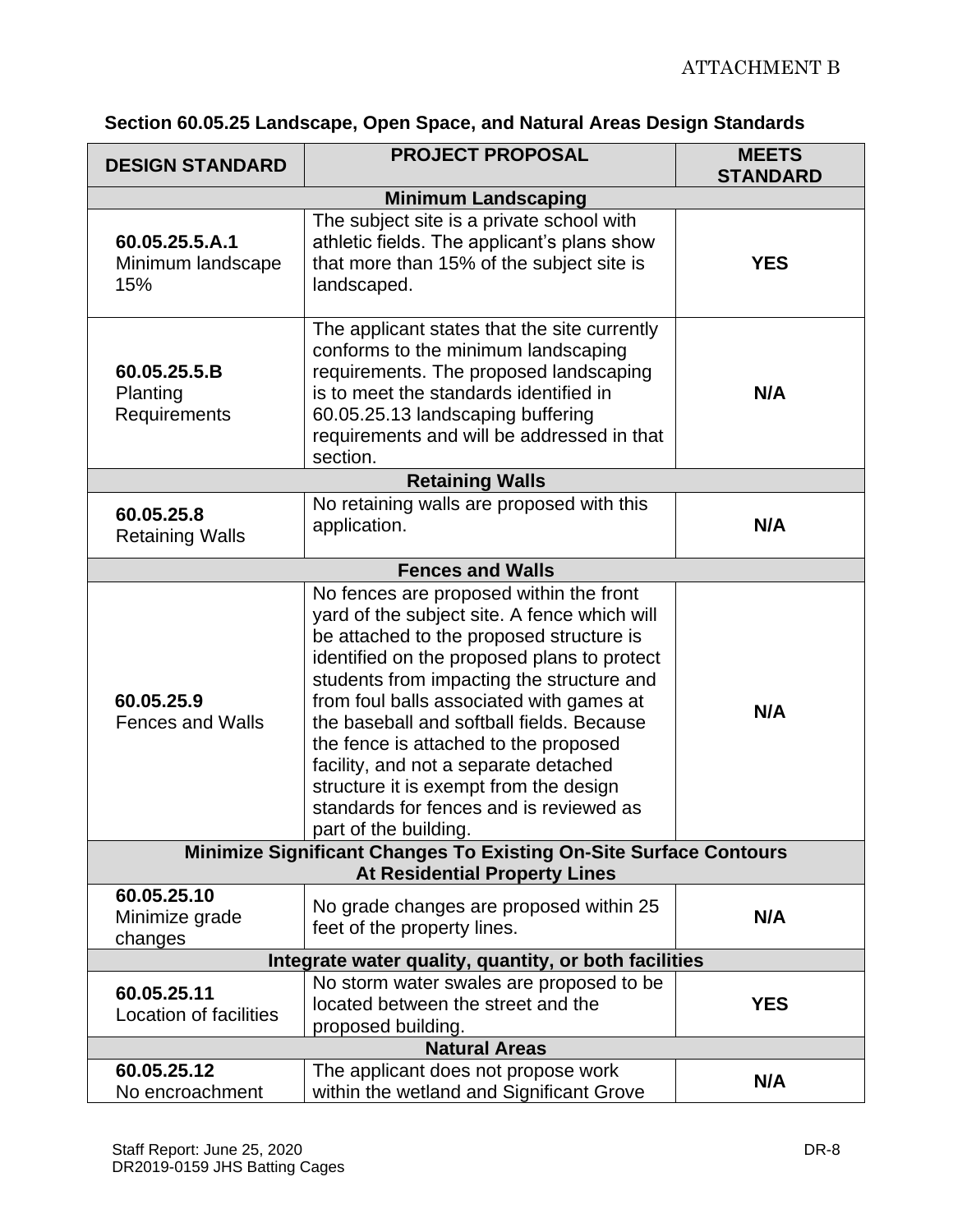| <b>DESIGN STANDARD</b>                                                                                                              | <b>PROJECT PROPOSAL</b>                                                                                                                                                                                                                                                                                                                                                                                                                                                                                                           | <b>MEETS</b><br><b>STANDARD</b> |  |
|-------------------------------------------------------------------------------------------------------------------------------------|-----------------------------------------------------------------------------------------------------------------------------------------------------------------------------------------------------------------------------------------------------------------------------------------------------------------------------------------------------------------------------------------------------------------------------------------------------------------------------------------------------------------------------------|---------------------------------|--|
| into buffer areas.                                                                                                                  | located south of the subject. The applicant<br>submitted Clean Water Services Pre-                                                                                                                                                                                                                                                                                                                                                                                                                                                |                                 |  |
|                                                                                                                                     | Screening documentation.                                                                                                                                                                                                                                                                                                                                                                                                                                                                                                          |                                 |  |
| <b>Landscape Buffering Requirements</b>                                                                                             |                                                                                                                                                                                                                                                                                                                                                                                                                                                                                                                                   |                                 |  |
| 60.05.25.13<br>Landscape buffering<br>between contrasting<br>zoning districts or<br>non-residential use in<br>the residential zone. | The applicant states the batting cage<br>facility is 46- feet 4-inches from the<br>southern property line screened by fencing<br>and existing landscaping, including 12<br>pine trees between 10-inches and 18-<br>inches in Diameter Breast Height (DBH)<br>and 2 cedars 5 inches and 9 inches in<br>DBH, as seen on G0.1 of the proposed<br>plans. Additionally, the applicant states an<br>additional six Leyland Cypress trees, six<br>feet in height, will be planted in the buffer<br>area to provide additional screening. | Yes                             |  |

# **Section 60.05.30 Lighting Design Standards**

| <b>DESIGN STANDARD</b>                                               | <b>PROJECT PROPOSAL</b>                                                                                                                                                                                                                                                                                                                  | <b>MEETS</b><br><b>STANDARD</b> |  |
|----------------------------------------------------------------------|------------------------------------------------------------------------------------------------------------------------------------------------------------------------------------------------------------------------------------------------------------------------------------------------------------------------------------------|---------------------------------|--|
| Adequate on-site lighting and minimize glare on adjoining properties |                                                                                                                                                                                                                                                                                                                                          |                                 |  |
| 60.05.30.1.A-E<br><b>Lighting Design</b><br><b>Standards</b>         | The batting cage facility will have wall<br>mounted lights above the doors on the<br>north and south elevations. Pole<br>mounted luminaires, lighted bollards,<br>and canopy lights are not proposed.<br>By meeting the conditions of approval,<br>the proposed canopy lighting will meet<br>the City's Technical Lighting<br>Standards. | Yes w/ COA                      |  |
| Pedestrian-scale on-site lighting                                    |                                                                                                                                                                                                                                                                                                                                          |                                 |  |
| 60.05.30.2.A-C<br><b>Pedestrian Lighting</b>                         | Pole mounted luminaires and lighted<br>bollards are not proposed. By meeting<br>the conditions of approval, the<br>proposed wall mounted lights will<br>meet the City's Technical Lighting<br>Standards.                                                                                                                                 | Yes w/ COA                      |  |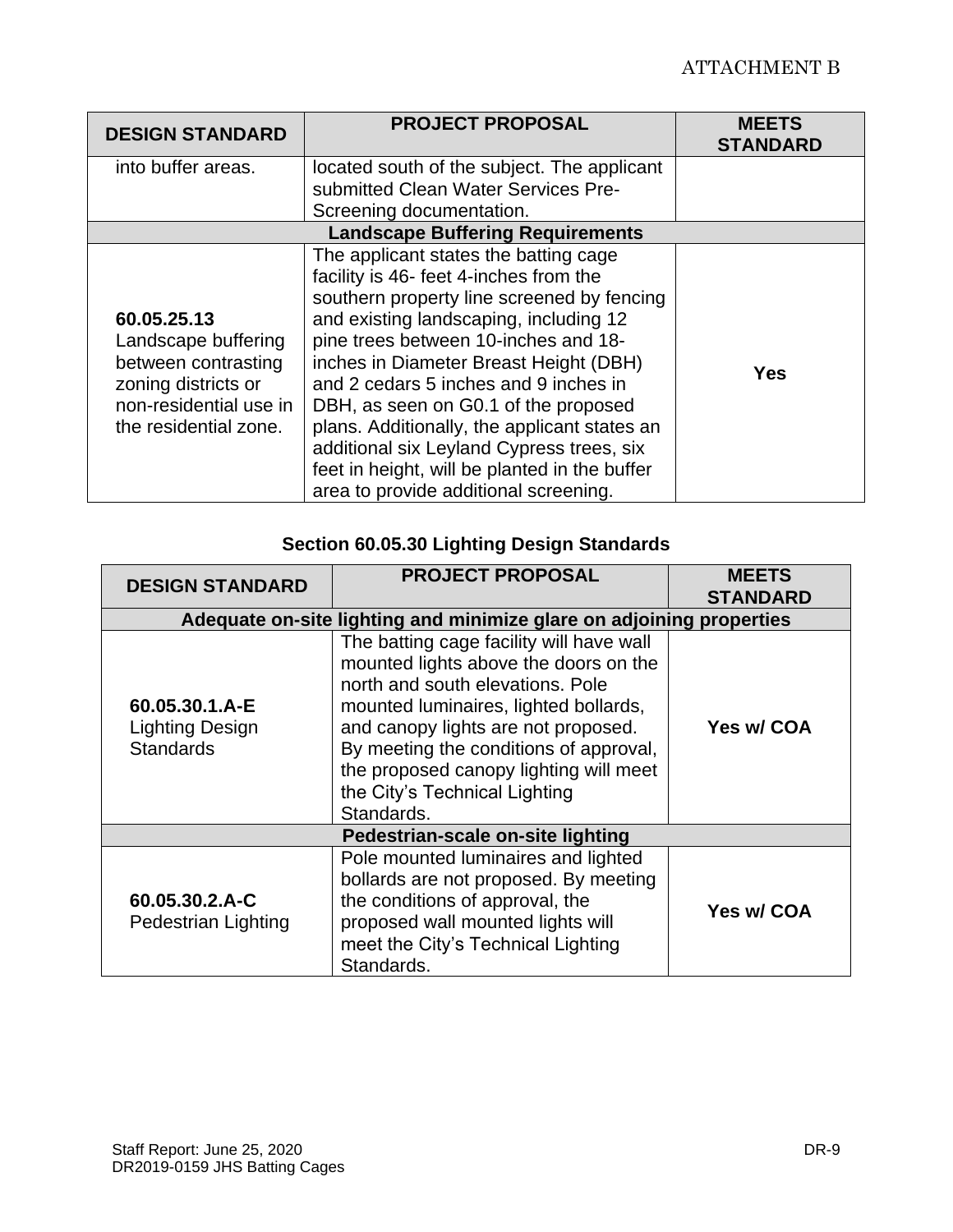#### **CONDITIONS OF APPROVAL DR2019-0159 JHS BATTING CAGES**

# **A. Prior to issuance of the Engineering site development permit, the applicant shall:**

- 1. Submit the required plans, application form, fee, and other items needed for a complete site development permit application per the applicable review checklist. (Site Development Div./SAS)
- 2. Contract with a professional engineer to design and monitor the construction for any work governed by Beaverton Municipal Code 9.05.020, current standards in place per the City Engineering Design Manual and Standard Drawings, Beaverton Development Code (Ordinance 2050, 4010 +rev.), the current standards in place per the Clean Water Services District, Design and Construction Standards, and the City Standard Agreement to Construct and Retain Design Professionals in Oregon. (Site Development Div./SAS)
- 3. Submit a completed and executed City Standard Agreement to Construct Improvements and Retain Design Professional(s) Registered in Oregon. After the site development permit is issued, the City Engineer and the Planning Director must approve all revisions utilizing the process set out in the Beaverton Development Code, and the City Engineering Design Manual; however, any required land use action shall be final prior to City staff approval of the engineering plan revision and work commencing as revised. (Site Development Div./SAS)
- 4. Have the ownership of the subject property guarantee all public improvements, site grading, and storm water management facilities including plantings by submittal of a City-approved security. The security approval by the City consists of a review by the City Attorney for form and the City Engineer for amount, equivalent to 100 percent or more of estimated construction costs. (Site Development Div./SAS)
- 5. Submit any required off-site easements, executed and ready for recording, to the City after approval by the City Engineer for legal description of the area encumbered and City Attorney as to form. (Site Development Div./SAS)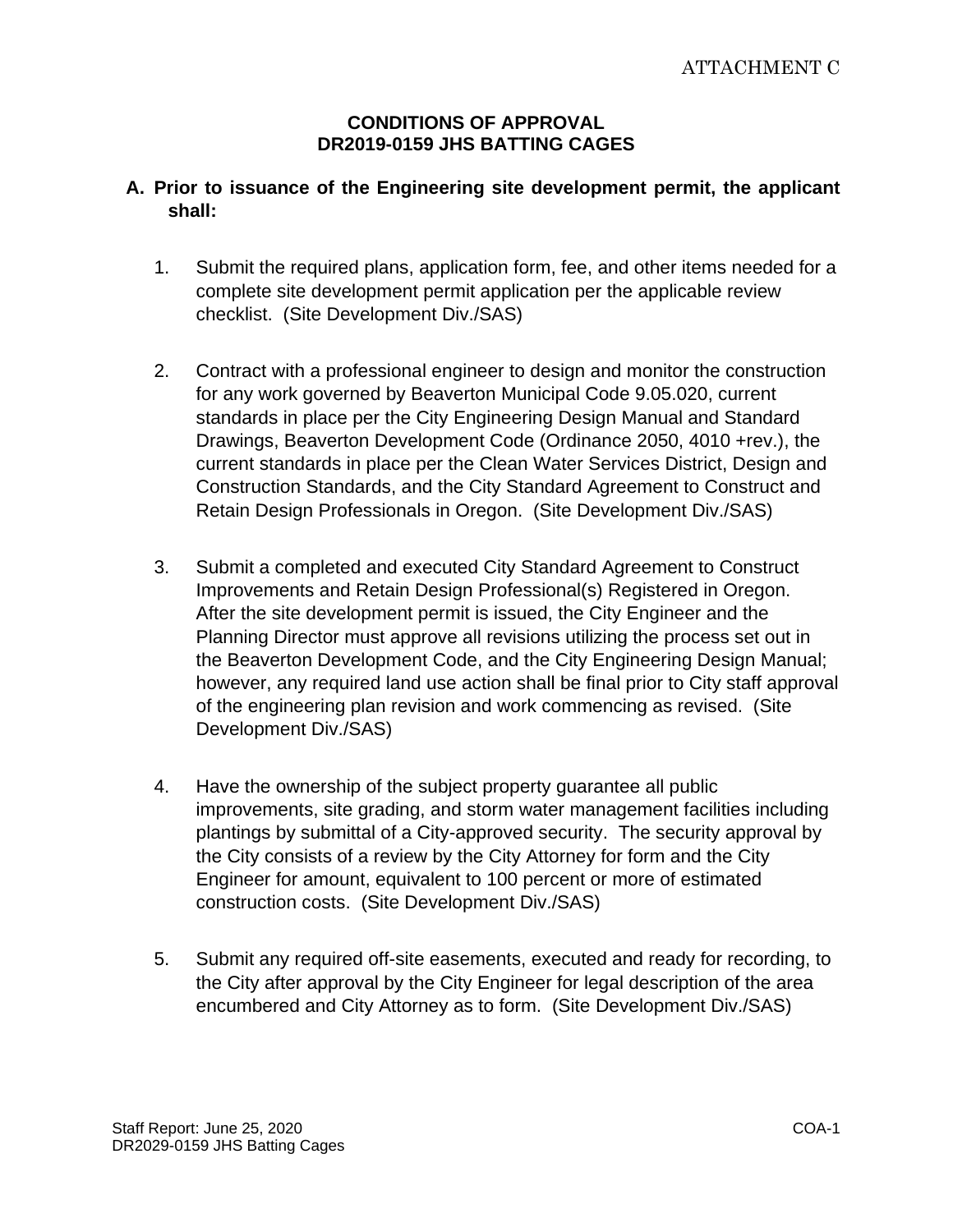- 6. Submit a letter of "no further action" (NFA) or other documentation specifically allowing the proposed construction activities and site plan approval from the Oregon DEQ (Case File #34-87-0036). (Site Development Div./SAS)
- 7. Have obtained the Tualatin Valley Fire and Rescue (TVF&R) District Fire Marshal's approval of the site development plans and submit a copy of an issued TVF&R Service Provider Permit. (Site Development Div./SAS)
- 8. Have obtained approvals needed from the Clean Water Services District for storm system connections as a part of the City's plan review process. (Site Development Div./SAS)
- 9. Provide an erosion control plan showing best management practices needed per Clean Water Services Standard Drawing #945. Make provisions for installation of all mandated erosion control measures prior to site disturbance of 500 square feet or more. (Site Development Div./SAS)
- 10. Provide final construction plans with a drainage report, demonstrating compliance with City EDM 2019 and CWS Resolution and Order 2019-22 in regard to quantity control for conveyance capacity, hydromodification and quality treatment. Fee-in-lieu can be requested if development meets criteria set forth in City EDM Sections 190, 530.1.A.4, and table 530.1, and CWS DCS Sections 4.03.7.a and 4.04.2.a. (Site Development Div./SAS)
- 11. Provide plans that delineate all areas on the site that are inundated during a 100-year storm event, including the safe overflow conveyance from proposed constructed stormwater management facilities. On all plan sheets that show grading and elevations, the 100-year inundation level shall be identified. (Site Development Div./SAS)
- 12. Pay storm water system development charges for quantity control, conveyance capacity, hydromodification and quality treatment as outline in current City and CWS rates and charges. (Site Development Div./SAS)
- 13. Submit an owner-executed, notarized, City/CWS standard private stormwater facilities maintenance agreement, with maintenance plan and all standard exhibits, ready for recording with Washington County Records. (Site Development Div./SAS)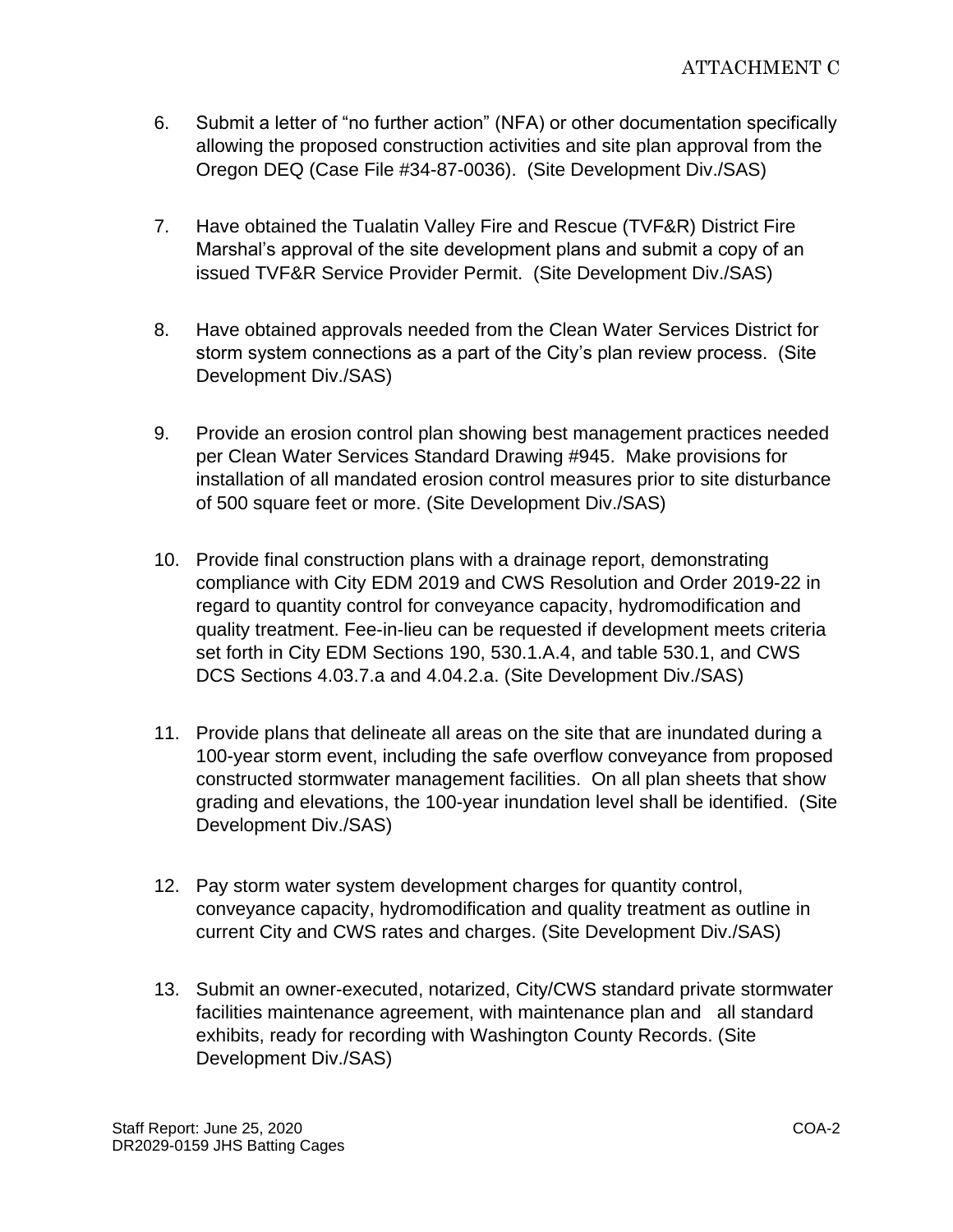- 14. Submit to the City a certified impervious surface determination of the entire site prepared by the applicant's engineer, architect, or surveyor. The certification shall consist of an analysis and calculations determining the square footage of all impervious surfaces, in square feet. Calculations shall indicate the square footage of pre-existing impervious surfaces, all new impervious surface area created, and total final impervious surface area on the entire site after construction. (Site Development Div./SAS)
- 15. If required by OAR 918-780-0040, submit proposed private plumbing plans to the City Building Division for review. Drainage within covered areas shall be piped as approved by the City Building Division. (Site Development Div./SAS)

# **B. Prior to building permit issuance, the applicant shall:**

- 16. Submit a complete site development permit application and obtain the issuance of site development permit from the Site Development Division. (Site Development Div./SAS)
- 17. Make provisions for installation of all mandated erosion control measures to achieve City inspector approval at least 24 hours prior to call for foundation footing form inspection from the Building Division. (Site Development Div./SAS)
- 18. The private sanitary sewer line shall be visually inspected to confirm it is constructed from materials identified in Table 701.2 of the adopted 2017 Oregon Plumbing Specialty Code, ensuring compliance with section 102.3.1 of Oregon Plumbing Specialty Code. (Building Div./GB)
- 19. Provide a plan showing compliance with the City's Technical Lighting Standards in Section 60.05.30. (Planning / BC)

# **C. Prior to a final building inspection and/or certificate of occupancy issuance, the applicant shall:**

20. Have substantially completed the site development improvements as determined by the City Engineer. (Site Development Div./SAS)